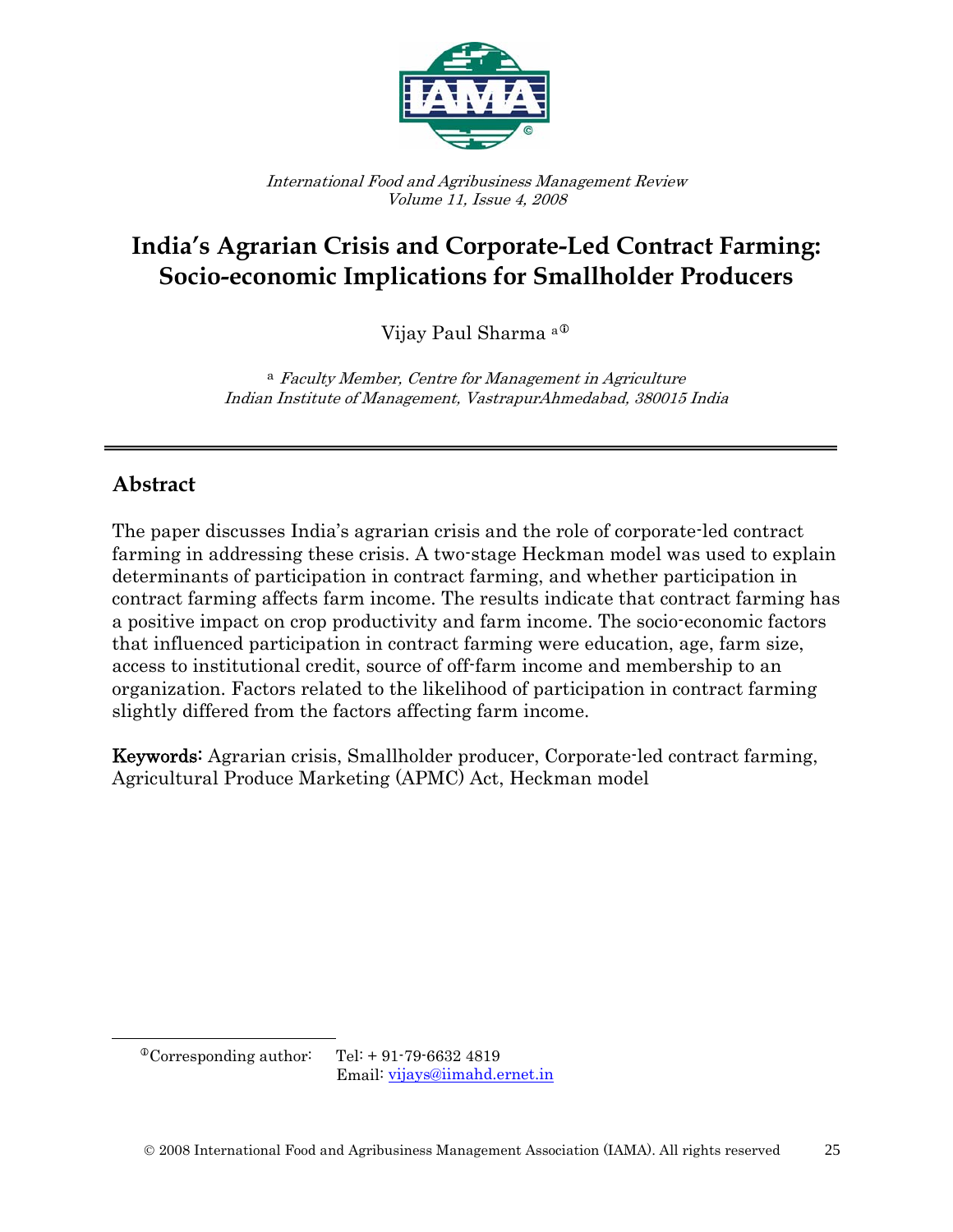# **Introduction**

The importance of the agricultural sector in the economic development of India is clearly indicated by its contribution to the national gross domestic product (GDP). In 2006-07, agriculture contributed 18.5 per cent to GDP (at current prices), industry 26.4 per cent and services 55.1 per cent (GOI, 2008). The agricultural sector is also important to the socio-economic development, as about 70 per cent of the population live in rural areas and most of them depend on agriculture.

While the economy has been growing at about 8 per cent yearly, agriculture growth has been dismal at nearly 2 per cent during the last ten years. This is in sharp contrast to the average annual growth rate of more than 4 per cent during the 80s and early-90s. It is this sharp decline in agricultural growth that is causing distress in rural areas.

The current crisis has led to renewed focus on agriculture and the government has launched several programmes to tackle the crisis. The government has initiated various reforms such as agricultural market sector reforms, research and development, investment, formulation of integrated food laws, incentives for corporate investment in agribusiness sector, etc. A favourable regulatory environment has attracted the interest of several large corporate to agriculture. While earlier corporate intervention in agricultural activities was limited to agriinput companies, the recent times have witnessed a spurt in initiatives by other industry players as well. These companies offer services such as extension, supply of inputs, market information, etc. to the farming community and commit themselves to purchase farm produce.

Contract farming is increasingly being presented by the government as a solution to the problems of Indian agriculture. Private sector participation promoted through contract farming and land leasing arrangements will allow accelerated technology transfer, capital inflow and assured markets for farmers. Corporate contract farming has taken off in states such as Punjab, Haryana, Maharashtra and Gujarat. However, it is argued that only big farmers benefit from contract farming and under direct purchase arrangements by the private sector small and marginal farmers are likely to be left out.

This paper discusses the role of corporate-led contract farming in transforming socio-economic relations in the countryside. It also investigates the determinants of participation of farmers in contract farming and the effects of participation on crop productivity and farm income.

# **Contract Farming in India**

There is a perception that because of market liberalization, globalization, and expanding agribusiness, small farmers will find difficulty in participating in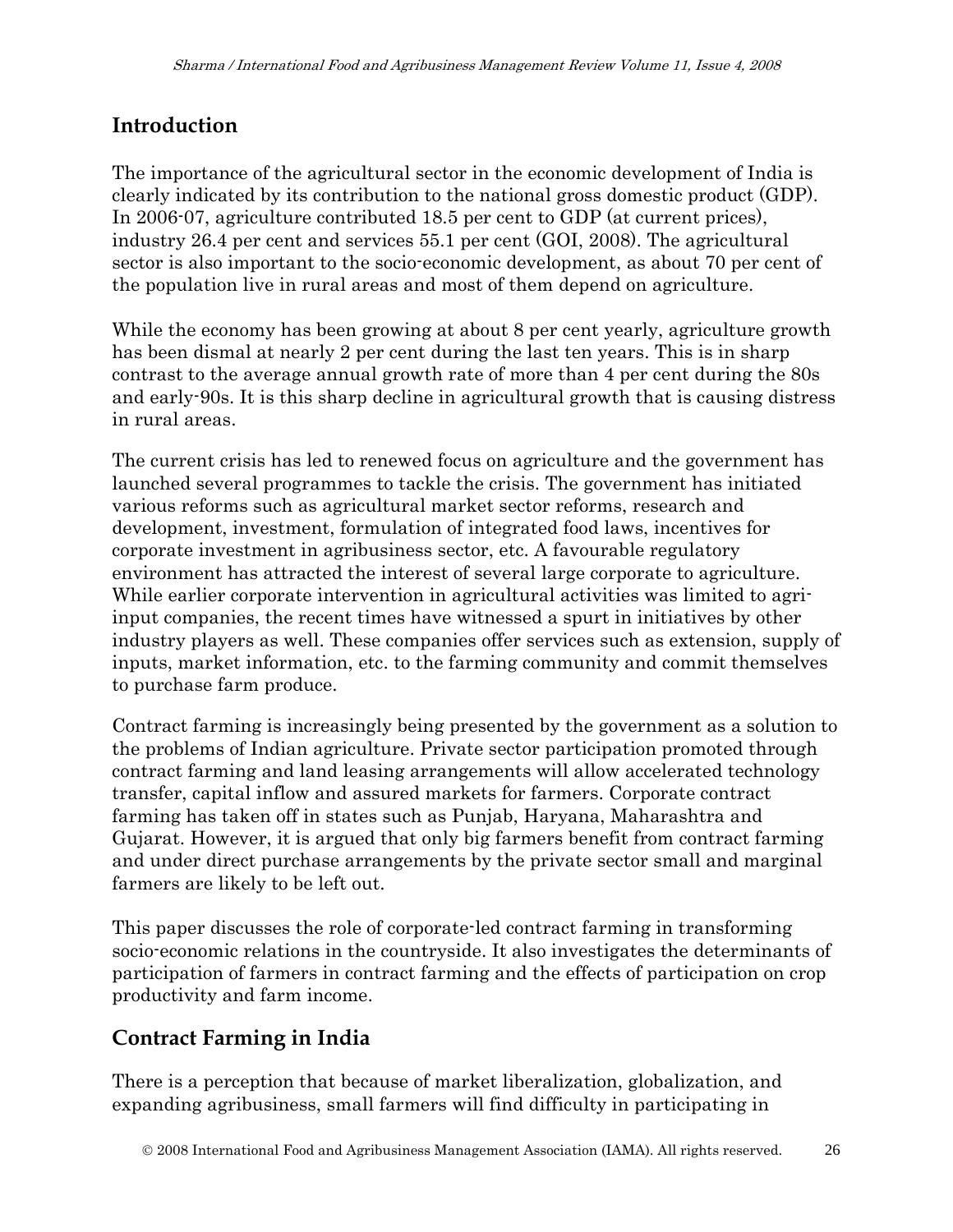restructured markets and could become marginalized. One of the reasons for their exclusion is weak backward (inputs and services) and forward (agro-processing and marketing) market linkages. Farmers have poor access to reliable and cost-efficient inputs such as seeds, fertilizers, credit, extension services, and assured and profitable markets for their output. Well-organized contract farming is expected to provide such linkages, and would appear to offer an important way in which small farmers can be linked to the market. Through contract farming, agribusiness companies can assist smallholders to shift from subsistence or traditional agriculture to the production of high-value/export-orientated products. This not only has a potential to increase incomes of smallholders but also to have multiplier effects in the economy.

Contract farming can be defined as an agreement between a farmer and processing and/or marketing firm for the production and supply of agricultural products under forward agreements, frequently at predetermined prices (Charles and Shepherd, 2001). The arrangement also invariably involves the purchaser in providing a degree of production support through, for example, supply of inputs and provision of technical advice. The basis of such arrangements is a commitment by the farmer to provide a specific commodity in quantities and on quality standards determined by the purchaser and a commitment by the company to support the farmer's production and to purchase the commodity. Contract farming is an intermediate production and marketing system that spreads production and marketing risks between agribusiness and smallholders. Similarly, it also provides agribusiness companies with the opportunity to guarantee a reliable source of supplies of required quantity and quality. It can be regarded as a means of reducing high transaction costs that result from the failure of the market and/or government to provide required inputs and market institutions.

The intensity of the contractual arrangement varies according to the depth and complexity of the provisions in each of the following three areas (Charles and Shepherd (2001) :

Market provision: The grower and buyer agree to terms and conditions for future sale and purchase of a crop or livestock product

Resource provision: In conjunction with marketing arrangements the buyer agrees to supply selected inputs, including on occasions land preparation and technical advice

Management specifications: The grower agrees to follow recommended production methods, inputs regimes, and cultivation and harvesting specifications.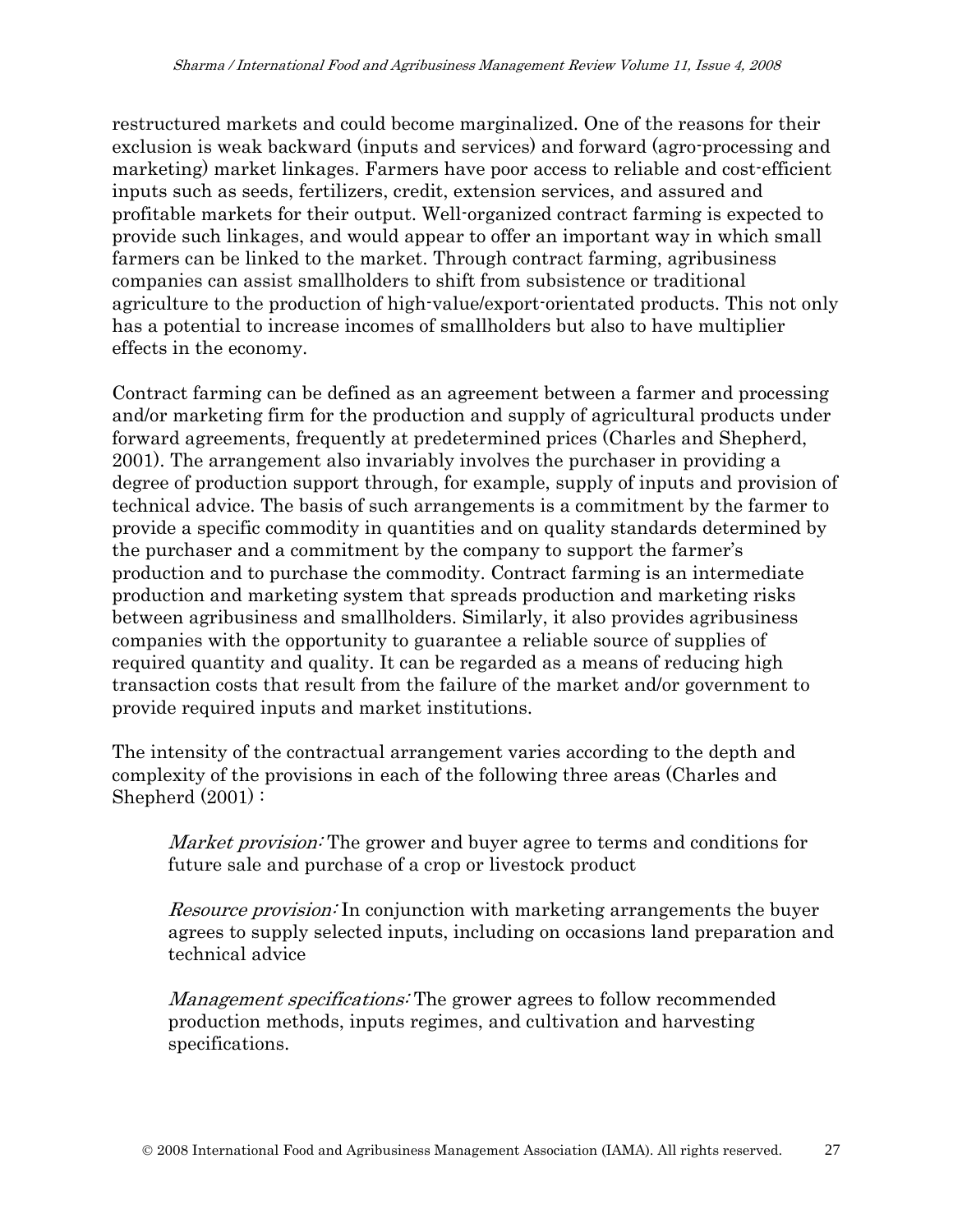Contract farming emerged as an important phenomenon in developed countries during the 50s and 60s. By 1980, about one-third of total US farm output, and as much as 100 per cent of poultry meat, milk, and certain vegetables, were produced under contracts (Little and Watts, 1994). In developing countries, multi-national corporations introduced contract farming during the late 70s and early 80s. Contract farming in India is not a new phenomenon as informal contract farming has been practised by cooperatives in some commodities like milk and sugarcane for quite some time. However, corporate-led contract farming system in India is a recent phenomenon.

Until recently, there were several restrictions on participation of the corporate sector in agriculture and all related activities. The Essential Commodities Act (ECA) of 1955 restricted trade in food products to licensed traders, and defined limits on stock holding. Food processing was reserved for the small-scale sector. Most importantly, the Agricultural Produce Marketing Committee (APMC) Act required that farm produce be sold only at designated government markets through registered intermediaries. Under the Act, the private sector was not allowed to buy directly from farmers. Farmers were also restricted from entering into direct contract with any buyer because the produce was required to be channelized through regulated markets. These restrictions acted as disincentive to farmers, trade, and industries. The Central government, therefore, drafted a model APMC Act (since agriculture falls under the jurisdiction of state governments) in 2002, which allowed private players to set up markets not regulated by the market committees. The model APMC Act provides an institutional framework to support contract farming and direct marketing which would link small farmers to the agroprocessing industry and provide them an access to better technology, extension services, seeds, credit, and market linkages., Several state governments have already initiated steps to amend the Agricultural Produce Marketing Committee (APMC) Act. Punjab, a leading agricultural state, was one of the first to amend the APMC Act.

The first contract farming initiative in India was taken by Pepsi Foods Ltd (PepsiCo) in 1989 which set up tomato processing plant in Punjab. With the liberalization of the economy in the 90s, there has been a spurt in contract farming in India. Contract farming is practised by domestic and multi-national corporations in foodgrains, spices, oilseeds, fruits and vegetable crops, cotton, tea, coffee, etc. Financial institutions and banks are also promoting contract farming. Different contract models are available to farmers and agribusiness ranging from simple buyback of produce to provision of inputs and services; single company model to consortium of companies (agri-input, processing, banks, etc.) including statal and parastatal agencies. The partnership will depend on the available institutions to support production and product markets, commodity being produced, resource base of producers and capacity of agribusiness firms. Important contract farming models being practised in India are presented in Figures 1-4.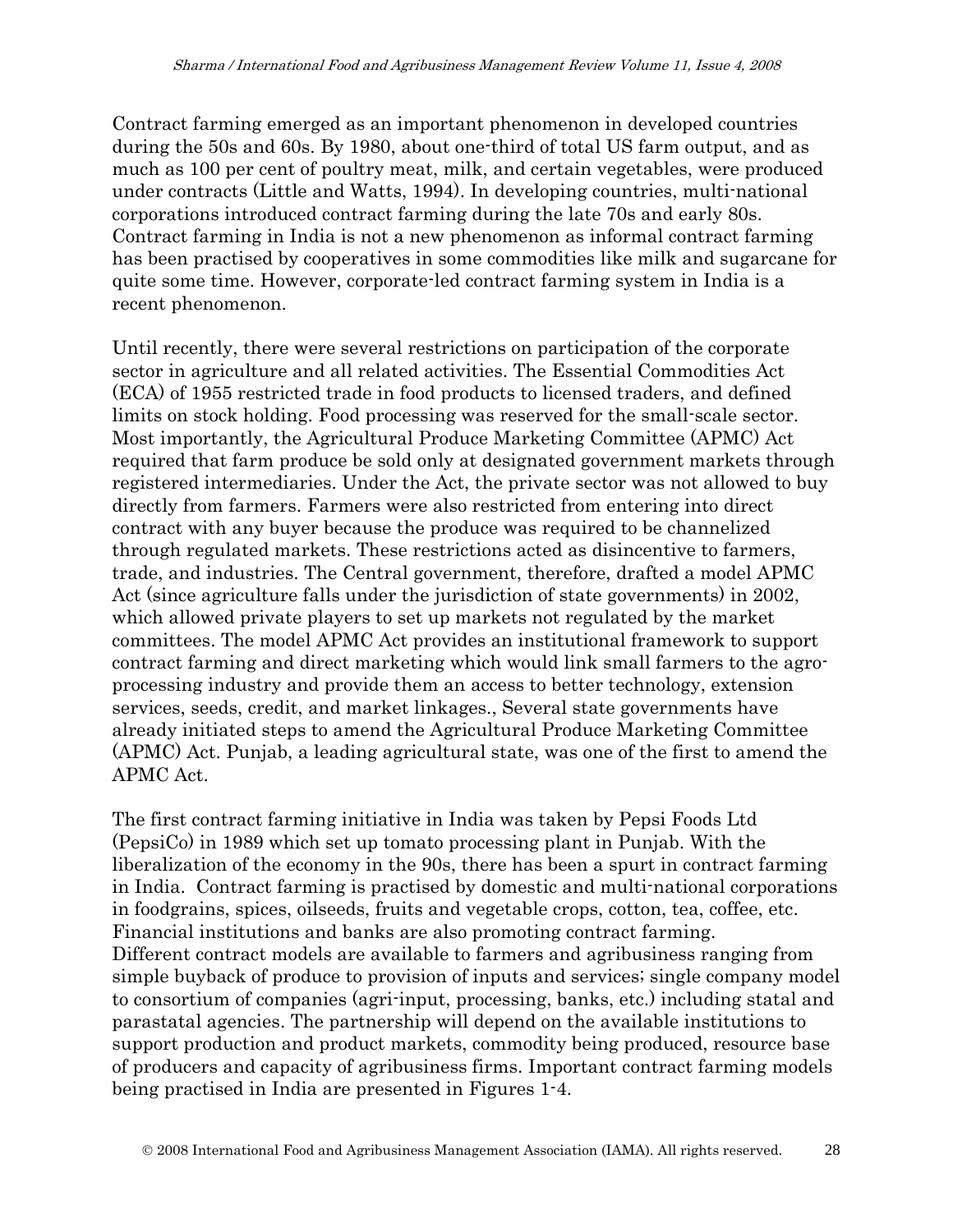

Figure 1. Bipartite Agreement between Farmer and Company/Statal/Parastatal Agency



Figure 2. Tri-partite Agreement between Farmer, Company and Bank



Figure 3. Quad-partite Agreement between Farmer, Input Supplier, Agroprocessing Company and Statal/Parastatal agency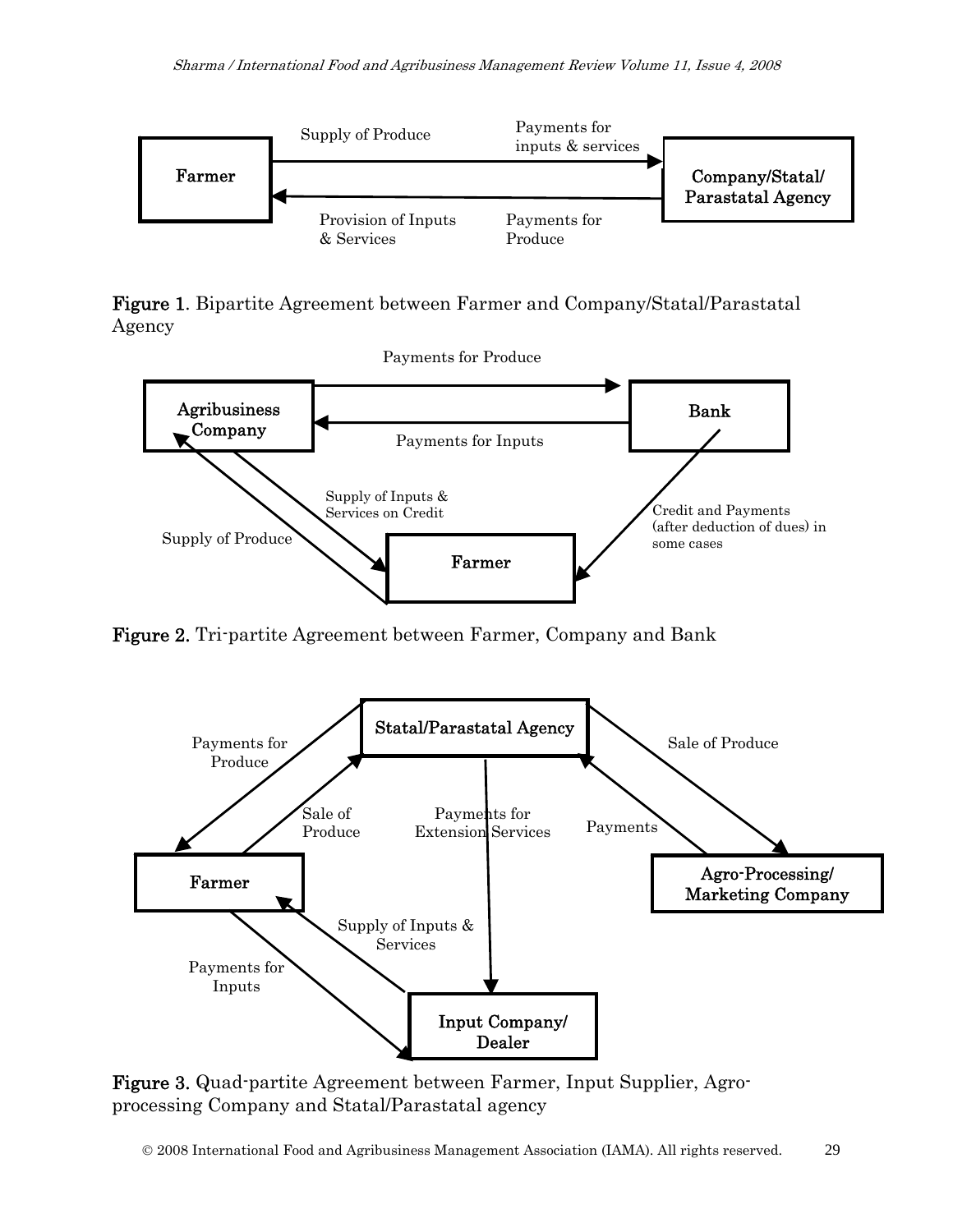

Figure 4. Quad-partite Agreement between Farmer, Agro-processing/Marketing Company, Agri-Input Company and Bank

## **India's Agricultural Sector Crisis**

This section discusses deceleration in the agricultural sector, declining investment, deteriorating institutions mainly extension agencies, and ecological crisis in Indian agriculture.

#### Deceleration in Agricultural Sector

 $\overline{\phantom{a}}$ 

While India's GDP grew at an annual compound growth rate of 7.6 per cent during the tenth plan[2](#page-5-0) (at 1993-94 constant prices), agricultural growth declined to nearly 2 per cent, resulting from stagnation or decline in productivity. Plan-wise trends of growth of GDP and agriculture show that India's agricultural sector has grown more than targeted growth during the sixth, seventh, and eighth plans but fell short

<span id="page-5-0"></span><sup>2</sup> After independence, India opted for a centrally planned economy to achieve an effective and equitable allocation of resources and balanced economic development. In order to achieve these objectives the Planning Commission, headed by the Prime Minister of India as its chairperson, was set up in 1950 and given the responsibility of formulation and direction of the five-year plans. Five year plans build a long term strategic vision of the future, decide on national priorities, work out sectoral targets, and provide promotional stimulus to the economy to grow in the desired direction. The First Five-year Plan was launched in 1951 and currently eleventh plan (2007-2012) is in progress. The content and the strategy of successive five-year plans have varied in response to development issues being addressed.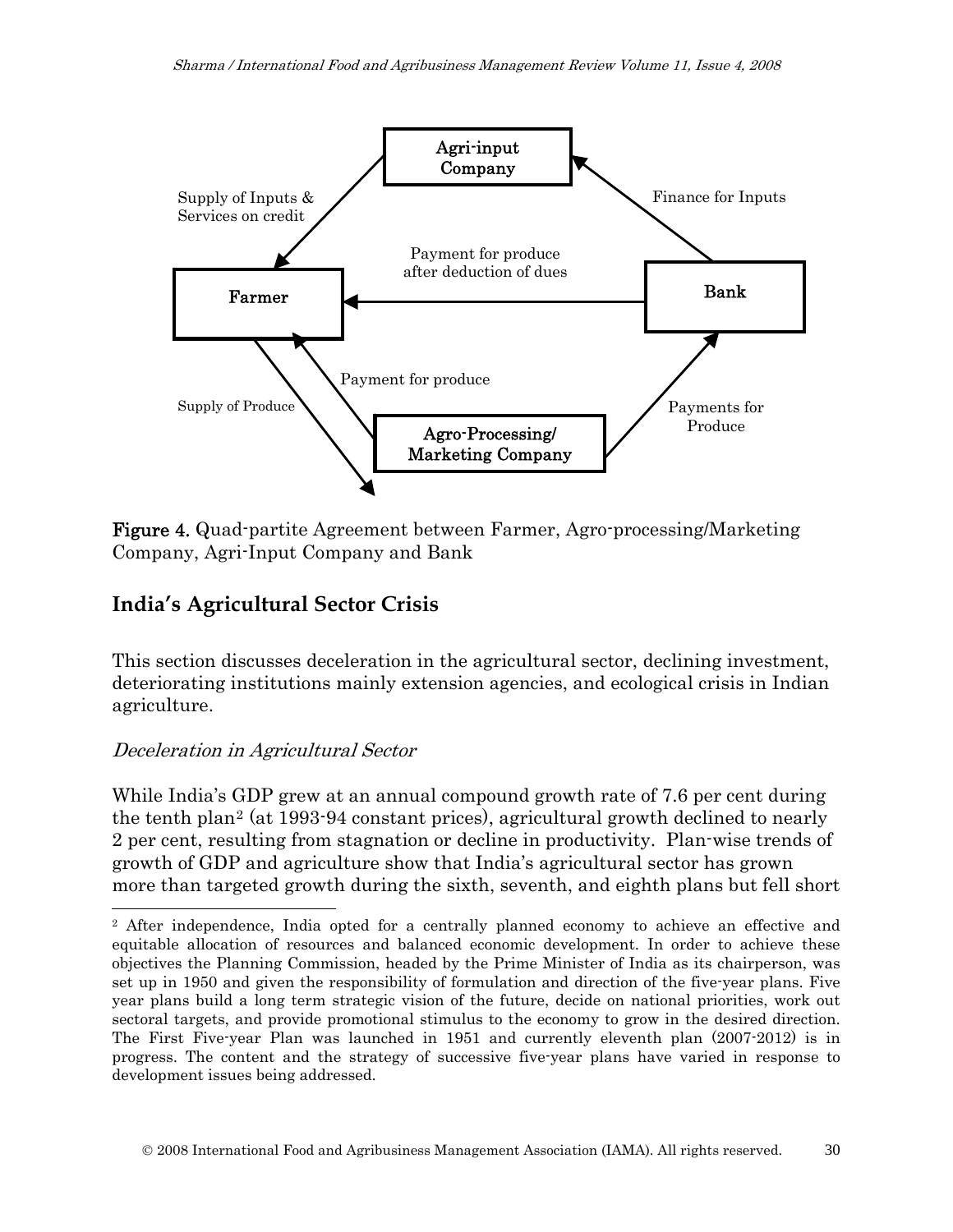of the target during the ninth and tenth plans. During the tenth plan, agricultural GDP grew at an annual rate of mere 2.1 per cent against the target rate of 4 per cent (Figure 5). Considering the importance of agriculture in the Indian economy, it would be difficult to imagine India meeting the targeted growth of 9 per cent during eleventh plan without strong agricultural growth.





## Declining Investment and Rising Subsidies

One of the important reasons for deceleration in agricultural growth has been declining levels of investment in agriculture and allied sectors, particularly public investment. The share of agriculture and irrigation in plan expenditure has declined from 37.3 per cent in first plan to 10.6 per cent in the tenth plan (Figure 6). The share of the public sector in gross capital formation in agriculture has declined from 30.9 per cent in 1995-96 to 25.6 per cent in 2003-04, while the share of the private sector has increased from 69.1 per cent to 74.4 per cent during the same period (Sharma, 2007). The share of agriculture sector's capital formation in GDP has declined from 1.9 per cent in the early 90s to about 1.2 in the early 2000s, which is a cause for concern. However, there is an indication of reversal of this trend of late, with public sector investment in agriculture reaching the highest level since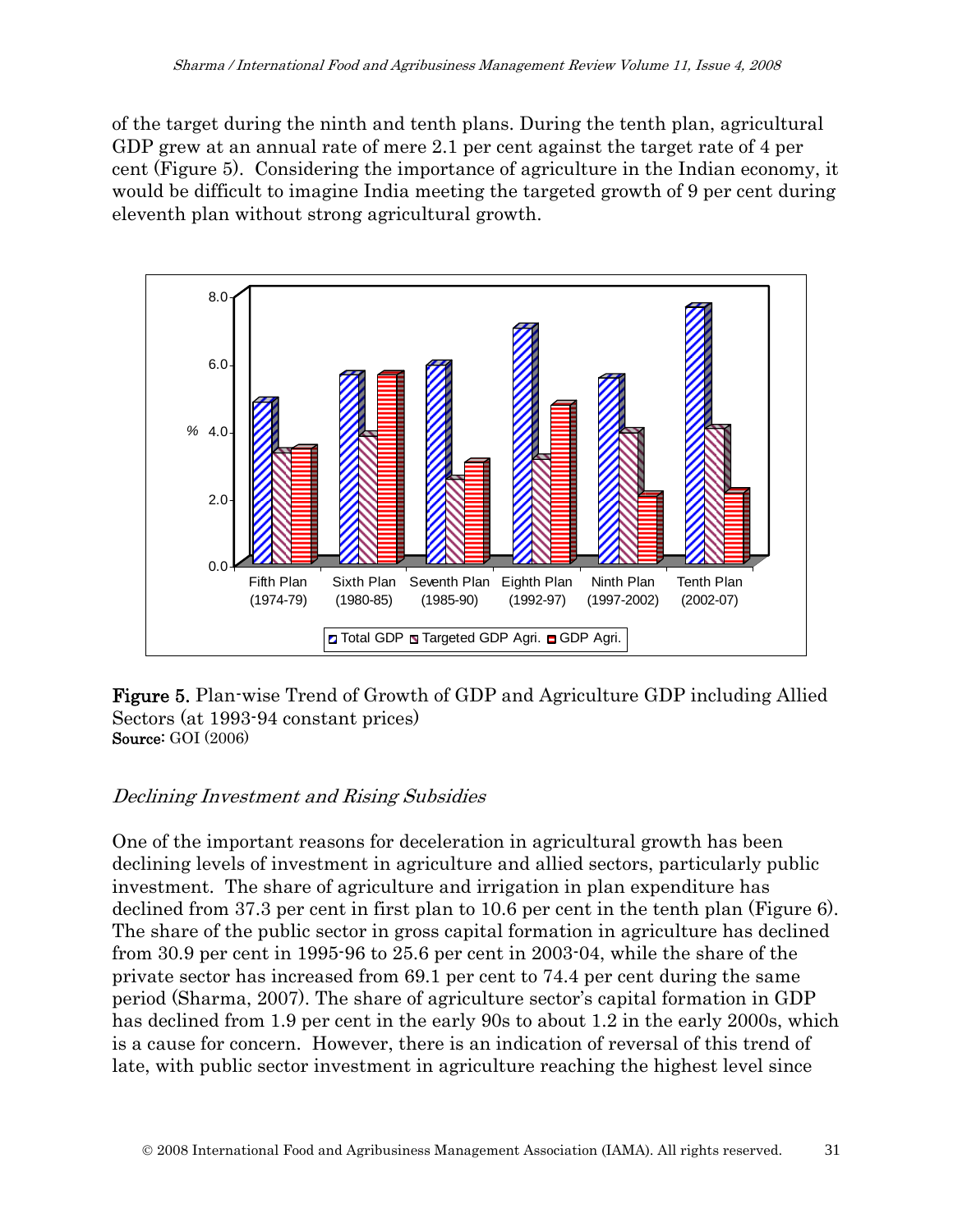the early 90s at Rs.  $5,249$  crore<sup>[3](#page-7-0)</sup> in 2003-04 at 1993-94 prices (GoI, 2007). This has helped in improving the share of agriculture sector's capital formation in GDP from 1.28 per cent in 2001-02 to 1.31 per cent in 2003-04.

A key reason for declining public investment in agriculture has been ever increasing agricultural subsidies. Total agricultural subsidies have increased at an annual compound growth rate of about 12 per cent between 1993-94 and 2002-03. Trends in food and fertilizer subsidies during the 1990s and 2000s are presented in Figure 7. Subsidy on fertilizers has increased from Rs. 4389 crore in 1990-91 to about Rs. 22,452 crore in 2006-07 (at an annual compound growth rate of 10.6 per cent). Food subsidies have also witnessed a significant growth during the 1990s and 2000s, rising from Rs. 2450 crore in 1990-91 to Rs. 24,200 crore in 2006-07. Food and agricultural subsidies are far greater than public investment in agriculture and allied sectors. In addition there has been deterioration in quality of institutions/organizations providing inputs and services such as credit, seeds, technology, extension, etc.



#### Figure 6. Share of Agriculture and allied Sectors, and Irrigation in Total Plan Expenditure during Plan Periods Source: GOI (2001)

 $\overline{\phantom{a}}$ 

<span id="page-7-0"></span> $31$  crore = 10 million; 1 US\$ (as on June 8, 2008) = Rs. 42.79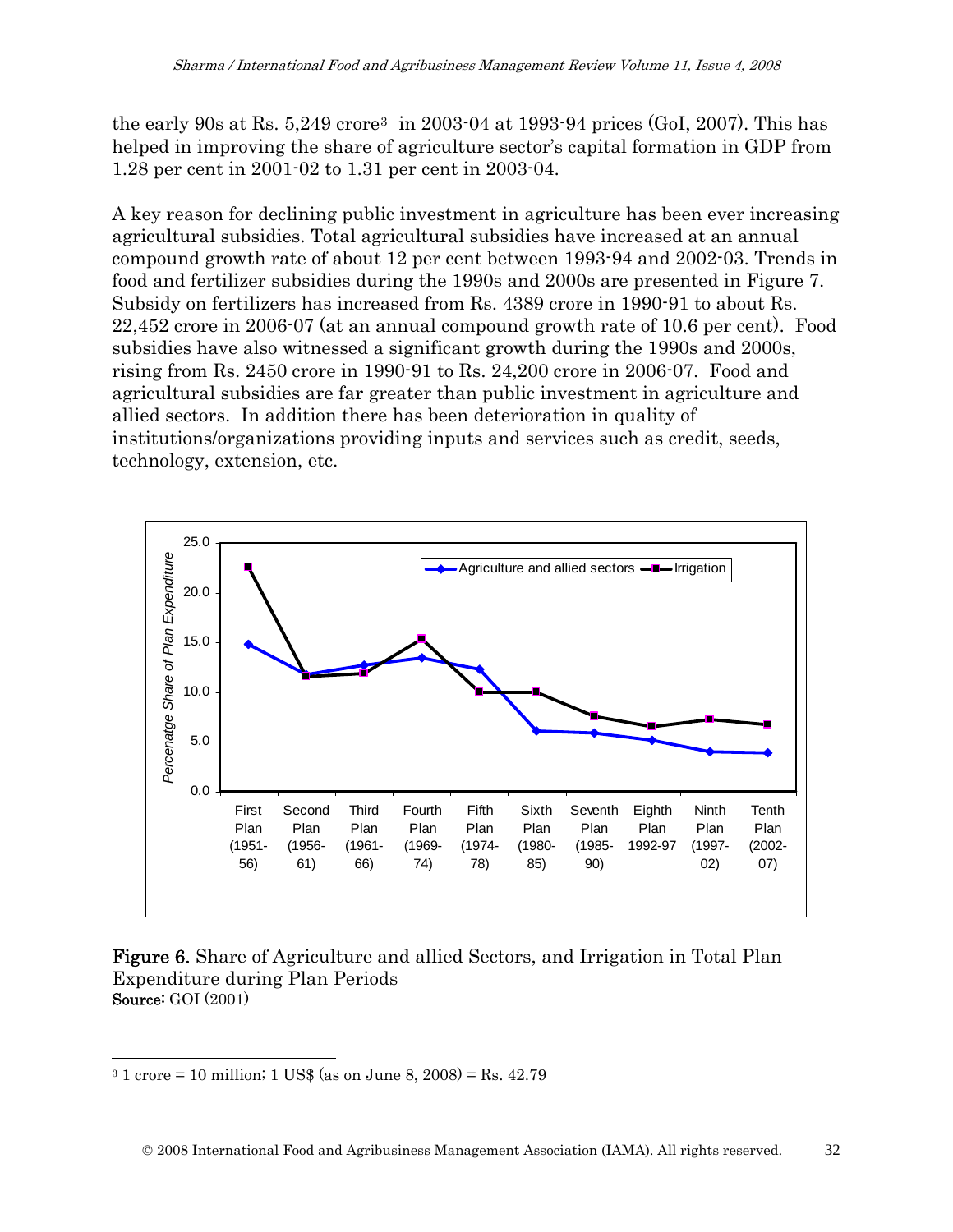

Figure 7. Trends in Food and Fertilizer Subsidies in India Source: CSO (2008); GOI (2008)

To boost growth rates in agriculture, India needs massive investments in agriculture, particularly public investment. There is ample evidence to suggest that returns on input subsidies are typically lower than returns on investments in public goods. Investment in public goods such as agricultural research and extension, rural roads, and irrigation typically produce returns two to six times greater than spending on input subsidies (Fan, Zhang and Zhang, 2003; Fan, Hazell and Thorat, 1999, Fan, Zhang and Rao, 2004). Therefore, a reorientation of public spending from input subsidies and increased investment in public goods is likely to accelerate agricultural growth. Many of the key investments required to accelerate agricultural growth – technological research, rural infrastructure, etc. - are public goods. Because the private sector cannot capture gains from these investments, they will not invest in amounts sufficient to ensure broad-based agricultural growth. Therefore, public sector needs to provide the necessary technological, institutional, and rural infrastructure to stimulate agricultural growth. But public investments in agriculture have been stagnating or falling over years, while the subsidy bill on food, fertilizer, power and irrigation has been ballooning. If Indian policy planners can reverse this trend, much of the problems of Indian agriculture will solve themselves.

The government is aware of the problem of misdirected and unsustainable subsidies. In its approach paper to the mid-term appraisal of the tenth plan (2002– 07), the Planning Commission has indicated that the existing farm price support and procurement policies combined with input subsidies on fertilizer, irrigation, etc. have led to a sharp increase in subsidy based support while public investment in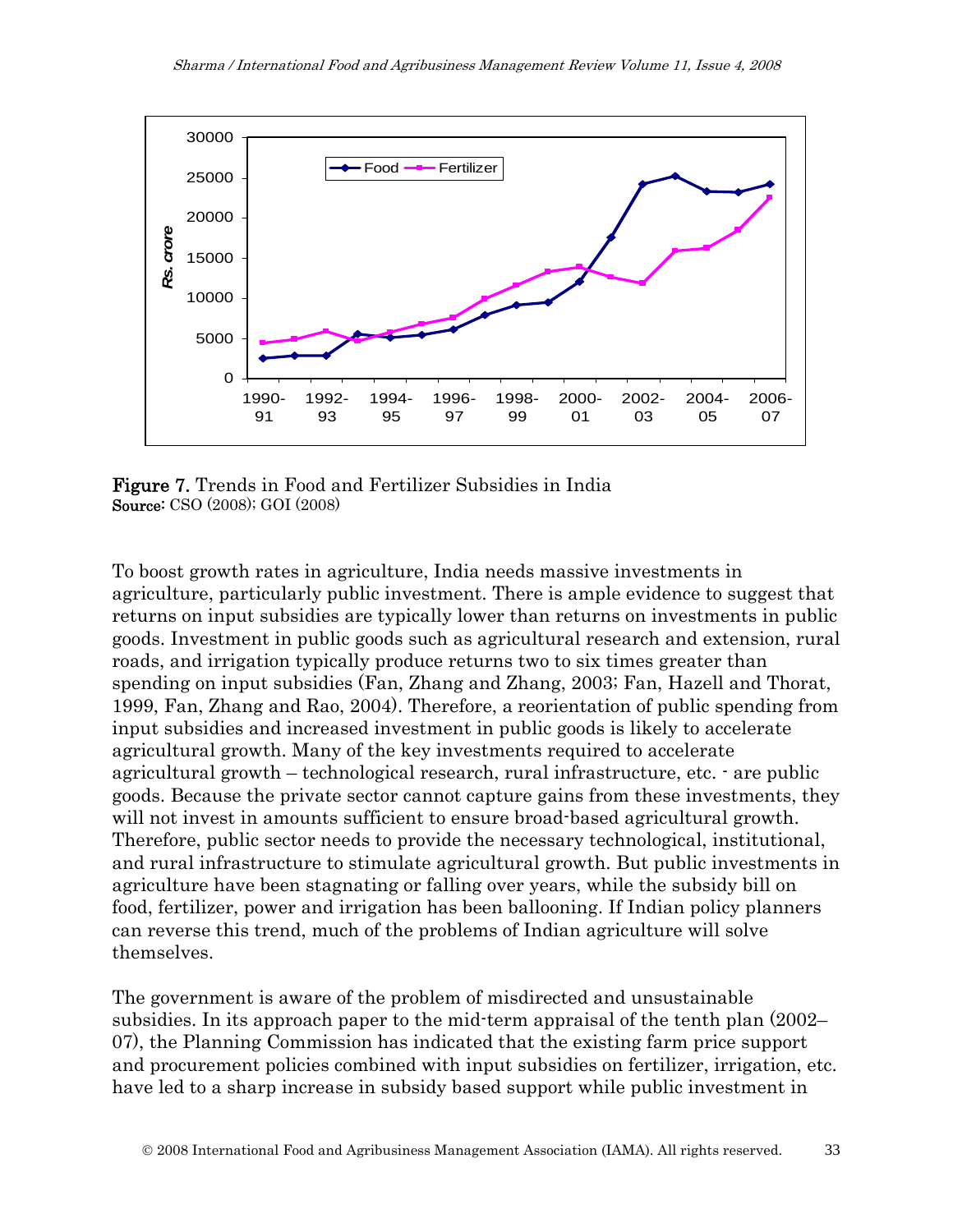agriculture has suffered. The outcome is inequitable since subsidies typically go to riche farmers in irrigated areas, while lack of public investment hurts poorer farmers and those in arid regions. However, agricultural subsidies are a politically complex and sensitive subject. The logic that the present subsidy regime benefits better-off farmers disproportionately has failed to carry much political weight. It is also true that even small and medium farmers depend crucially on subsidized inputs such as seeds, fertilizer, irrigation, etc. Attacking subsidies, therefore, translates politically into a direct attack on all farmers' interests.

#### Declining Farm Size and Land Fragmentation

The agrarian structure in India has undergone significant structural transformation since the 70s. Recent data show that the share of marginal and small farmers (farmers owning <2 ha) has increased from 69.7 per cent in 1970-71 to approximately 82 per cent in 2000-01 (GOI, 2007). The average farm size has declined from 2.3 ha in 1970-71 to 1.69 ha in 2000-01. The average size of land holdings in India is not only very small but is subject to fragmentation owing to imposition of ceilings on land holding, population increase, inheritance laws which have stipulated an equal division of property among sons, lack of off-farm occupations, etc. Such small holdings are often overmanned, resulting in disguised unemployment and low productivity of labour. Moreover, there are several tenancy restrictions in many states, ranging from a complete ban of leasing in some states to complete freedom in some states. There is growing consensus about the need to have a relook at current tenancy legislations, which sometimes restrict participation of the private sector in agriculture. However, under the Indian constitution, land administration falls under state governments and reforms at the state level are most difficult to bring about.

#### Dominance of Rice-Wheat Cropping System and Stagnant Productivity Levels

Foodgrains continue to occupy an important place in Indian agriculture. Commercial crops such as fruits and vegetables, fibres, condiments and spices, etc. have reported significant increase at the national level during the last decade. The share of foodgrains in the cropped area has declined from about 77 per cent in 1971- 72 to about 65.6 per cent in 2001-02. Area under rice has remained almost constant at about 23 per cent while area under wheat has increased from 11.5 per cent to 14 per cent of the cropped area. However area under coarse cereals declined significantly from about 27 per cent in 1971-72 to 16 per cent in 2001-02. Area under pulses has also declined from 13.3 per cent to nearly 12 per cent. In agriculturally developed states like Punjab and Haryana, the rice-wheat monocropping system is predominant. Rice and wheat account for more than three-fourth of the cropped area in Punjab. Share of rice and wheat in the cropped area have increased in recent years. The reasons for this increase are steady increase in minimum support prices (MSP) of wheat and rice and assured procurement by the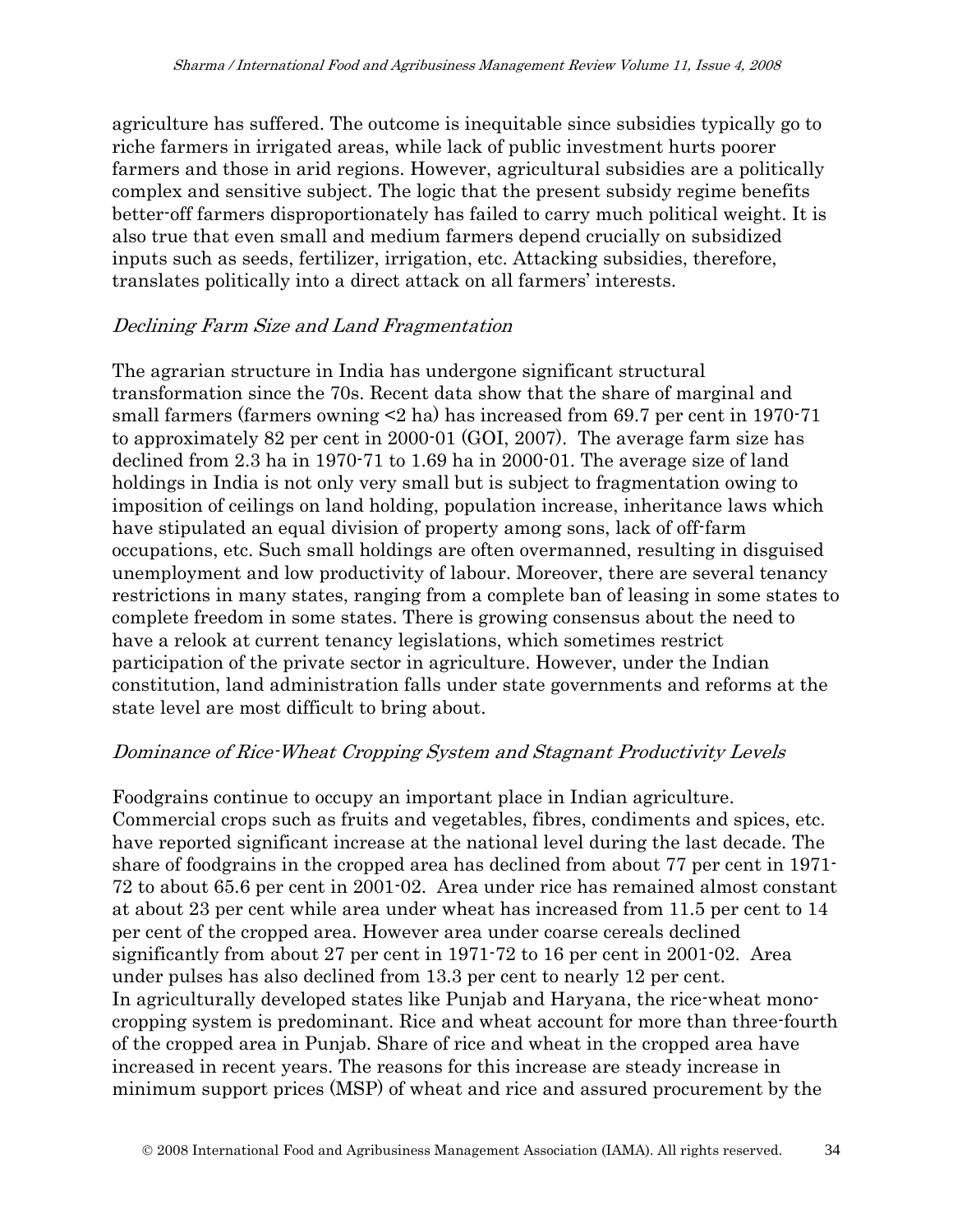government. MSP of wheat has increased from Rs. 280 per quintal in 1991-92 to Rs. 1000 per quintal in 2007-08 and in the case of rice it has increased from Rs. 230 to Rs. 850 per quintal (Figure 8).



#### 1991-92 1993-94 1995-96 1997-98 1999-00 2001-02 2003-04 2005-06 2007-08

#### Figure 8. Minimum Support Prices of Wheat and Paddy in India Source: GOI (2007)

Another major problem is of stagnant rate of growth in agricultural productivity. As shown in Figure 9, productivity of wheat, coarse cereals, pulses and oilseeds has decelerated during the last decade which is a cause for concern.

#### Ecological Crisis

States like Punjab and Haryana that spearheaded the Green Revolution in the 60s and 70s are facing a major crisis on the agricultural front. Because of the high yielding varieties (HYVs) of seeds during the green revolution period and assured market and price for marketable surplus, rice-wheat crop rotation became dominant. HYVs require assured supplied of water and large amounts of chemical fertilizers and pesticides, which have long-term ecological consequences. About 73 per cent of irrigation in the Punjab is from tubewells and the remaining from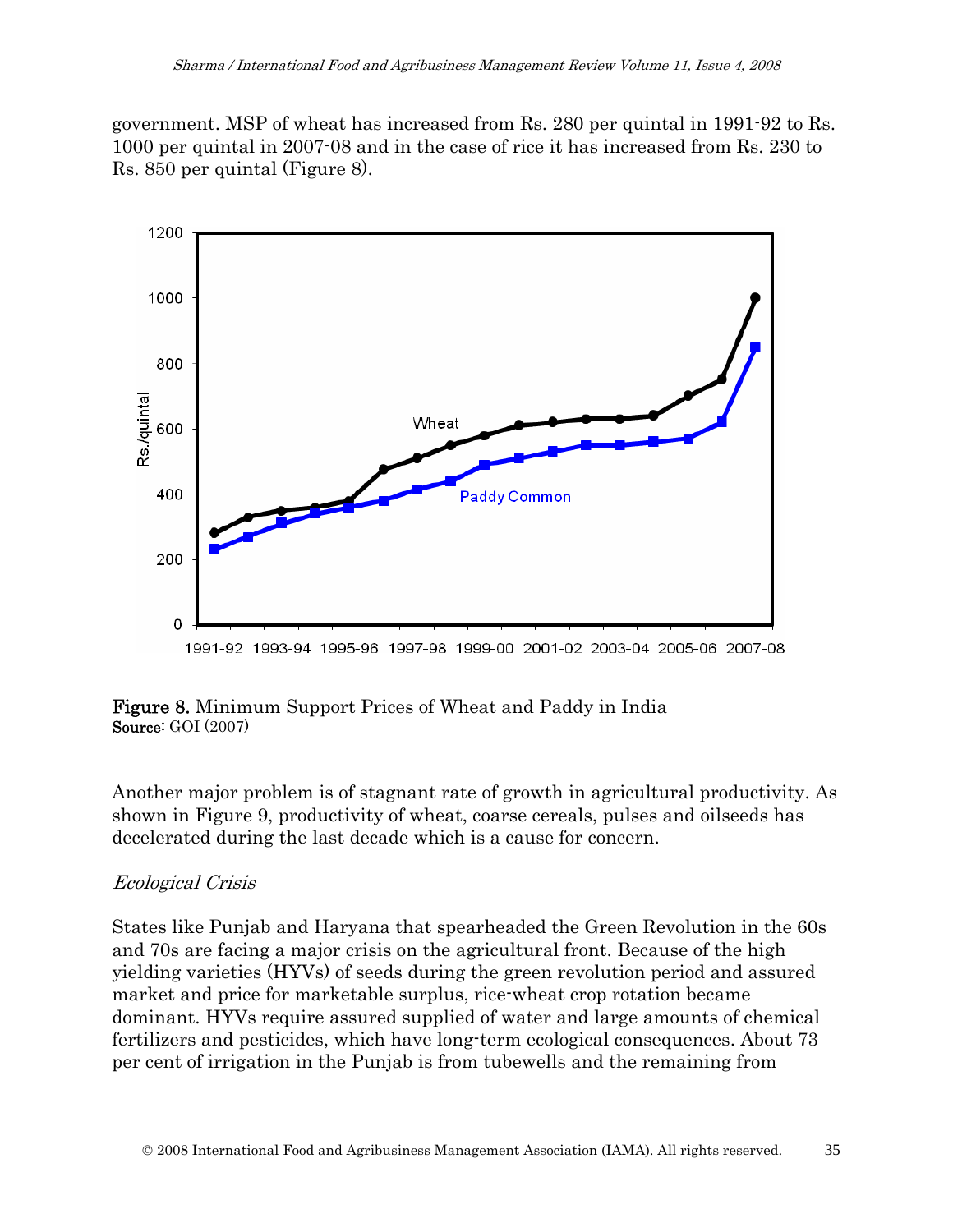

Figure 9. Growth Rates of Productivity of Principal Crops in India Source: Computed from GOI (2007)

government canals. With rice being heavily water dependant, farmers have every reason to over-exploit groundwater. The inevitability of groundwater extraction has been politically exploited too. Successive governments have even given free electricity to farmers in the state. Water tables have fallen at alarming rates in many places in the state during the last few decades. The government's policy of providing free electricity for agriculture and very low water charges for canal water have encouraged inefficient use of irrigation water. Intensive use of tubewell irrigation has led to depletion of water resources in the state. About 98 per cent of groundwater resources in Punjab have already been exploited. Nearly 59 per cent of development blocks have overexploited groundwater resources, the highest rate in the country, and another 12 per cent are in dark/critical zone. Injudicious use of canal-irrigation water without regard to soil conditions and inadequate attention to drainage have led to water-logging and salinity in many areas, resulting in valuable agricultural land going out of use.

### High and Imbalanced Use of Chemical Fertilizers

There has been a substantial increase in fertilizer consumption in the country. Total NPK (N,  $P_2O_5$  and  $K_2O$ ) consumption has increased from 0.7 lakh tonnes in 1950-51 to 22 million tonnes in 2006-07. Per hectare consumption of fertilizers, which was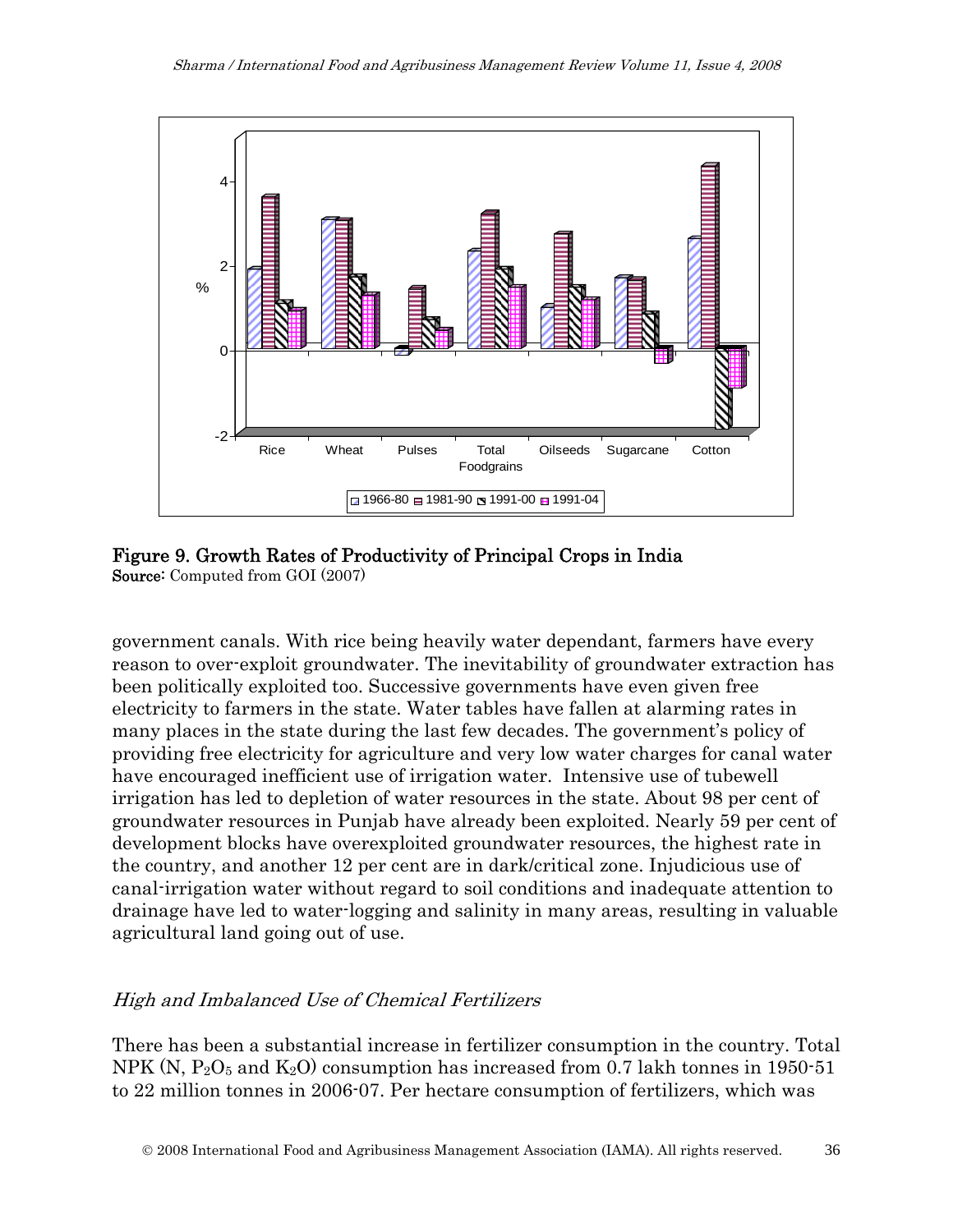less than one kg in 1951-52 has increased to about 113 kg in 2006-07 (FAI, 2007). In addition, overuse of nitrogenous fertilizers because of higher amounts of subsidy on urea has led to imbalanced use of fertilizers. The  $N \cdot P_2 O_5$ :  $K_2O$  ratio in Punjab and Haryana (agriculturally the most progressive states) is one of the most distorted at 20:6:1 and 30:9:1, respectively as against the generally recommended 4:2:1 (FAI, 2007). In short, intensive use of inputs mainly irrigation water and chemical fertilizers, which was central to the green revolution, has created an ecological crisis in the some states. If remedial action is not taken, the ecological crisis is bound to worsen.

#### Contract Farming Initiatives to Address Agrarian and Ecological Crisis in Punjab

Concerns about the crisis in Indian agriculture and ecological problems were expressed way back in early 90s. Some state governments and the central government initiated reforms like involvement of the corporate sector in agriculture through contract farming for better access to inputs, extension services, and credit from agribusiness companies; diversification towards high-value agriculture, and assured markets. Contract farming is also supposed to eliminate and/or reduce market and price risks, which farmers face. However, it all depends on the nature of contracts, legislation for regulation of contract farming, enforcement, dispute resolution mechanisms, etc. Punjab is one of the states to introduce contract farming to promote diversification of agriculture, risk management, and address the larger issue of agrarian crisis. The Punjab Agro Foodgrains Corporation (a government parastatal) has been helping in diversifying agriculture through promotion of contract farming in the state. This was facilitated by the state government's incentives such as reduction and/or waiver of certain usually mandatory charges like market fee and rural development cess associated with procurement of agricultural commodities. Pepsico was the first company to start informal contract farming with basmati rice in 1998, followed by Hindustan Lever (HLL) in 2000. At present, several companies are involved in contract farming in the state. This paper is an attempt to understand the socio-economic implications of corporate-led initiatives in agriculture.

## **Methodology**

The study was conducted in three districts of Punjab, Amritsar, Jalandhar and Ludhiana. Initially 150 farmers were selected through stratified random sampling but finally 127 farmers (87 contract farmers and 40 non-contract farmers) formed the sample since 23 households provide incomplete information on most of the parameters. Households were interviewed between May 2007 and October 2007.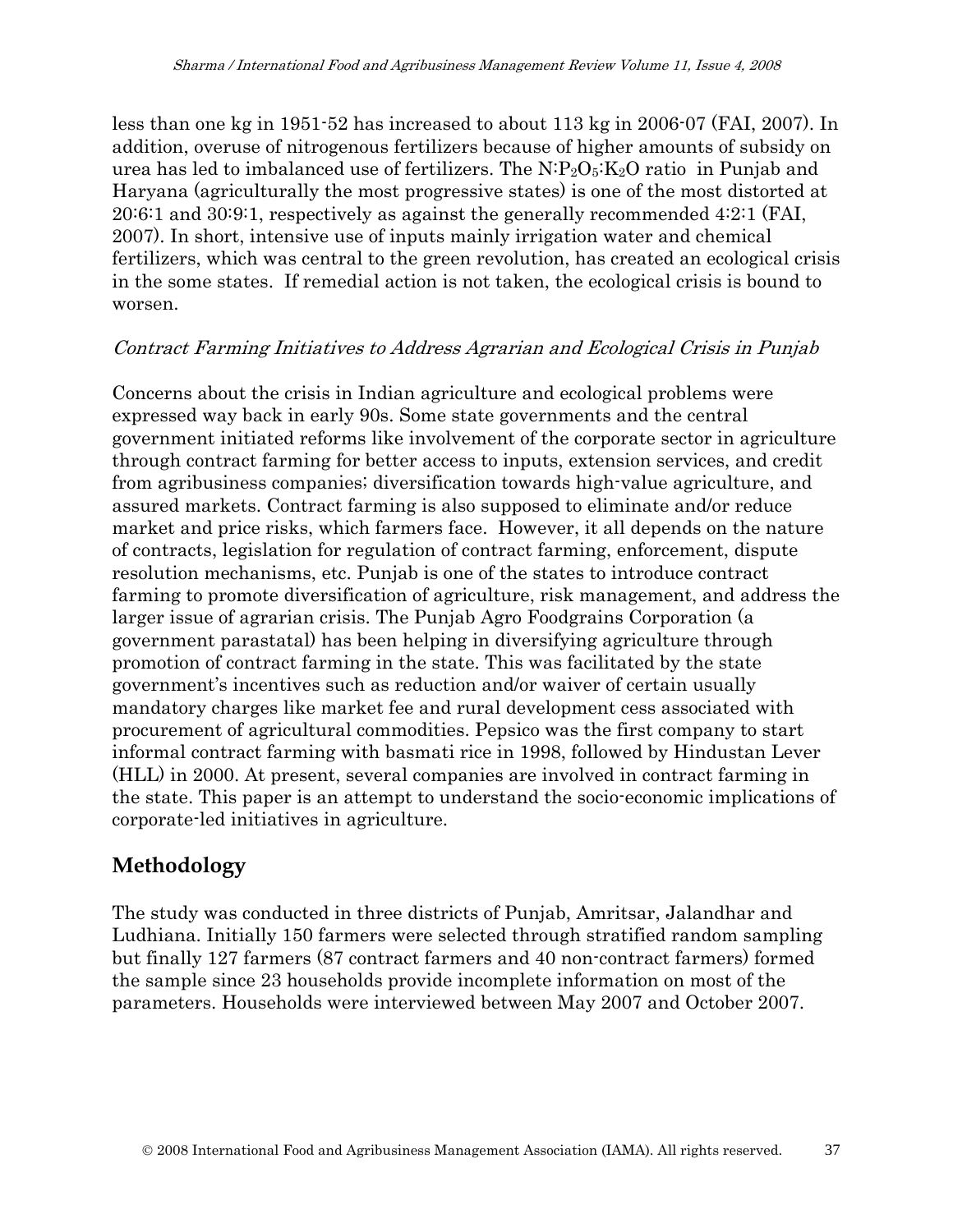#### Econometric Model

In this section we wish to explain determinants of participation in contract farming, and whether participation in contract farming scheme affects farm income. To explain these relationships, we have to account for unobserved factors that may affect both likelihood of participation and farm income. We do this by applying a two-stage Heckman model (1979) to produce statistically unbiased estimates of programme impacts. Two equations estimate the impacts of farmers' characteristics on decisions to participate in contract farming programme. We use this information to produce a statistically unbiased estimate of the impact of program participation on farm incomes. In the first stage a probit model, which is a choice model where the dependant variable is a binary variable (zero [0] or one [1] type of response) is used. This model is estimated using probit model to evaluate the determinants of farmers' participation in contract farming. The second stage model uses ordinary least squares (OLS) method for estimating the impact of contract farming on farm income. The first stage model is specified as:

 $Z_i = \alpha_0 + \alpha_1 \text{AGE} + \alpha_2 \text{EDUCATION} + \alpha_3 \text{ Farm Size} + \alpha_4 \text{CREDIT} + \alpha_5 \text{ EXTENSION}$ +  $\alpha$ <sub>6</sub> MEMBERSHIP +  $\alpha$ <sub>7</sub> OFF-FARM INCOME + ε<sub>i</sub>  $(1)$ 

 $Z_i$  is equal to 1 if the respondent is a contract farmer, 0 otherwise. Equation (1) is estimated using a bivariate probit model. After estimating equation (1), an inverse of the mills ratio (IMR) is computed for each observation and included as an independent variable in the second stage model.

The second stage model is:

 $Y_i = \beta_0 + \beta_1 AGE + \beta_2 EDUCATION + \beta_3 Farm Size + \beta_4 CREDIT + \beta_5 EXTENSION$  $+ \beta_6$  MEMBERSHIP +  $\beta_7$  OFF-FARM INCOME +  $\beta_7$  IMR +  $u_{ii}$  (2)

Farm income  $Y_{ij}$  is hypothesized to be affected by farmer's participation in contract farming and  $\beta_i$  are the estimation parameters. We estimate the model using OLS. Based on the theoretical framework and previous research, several hypotheses are formulated. Household heads who are younger are hypothesized to be more likely to participate in contract farming. Education is expected to have a positive effect on the likelihood of participation in contract farming and farm income. Households with more assets such as land are expected to be more likely to be part of contract farming initiatives. Those who have better access to institutional credit, extension services, off-farm income and are members of farmers' groups/cooperatives, etc. are more likely to participate in contract farming and have higher farm income.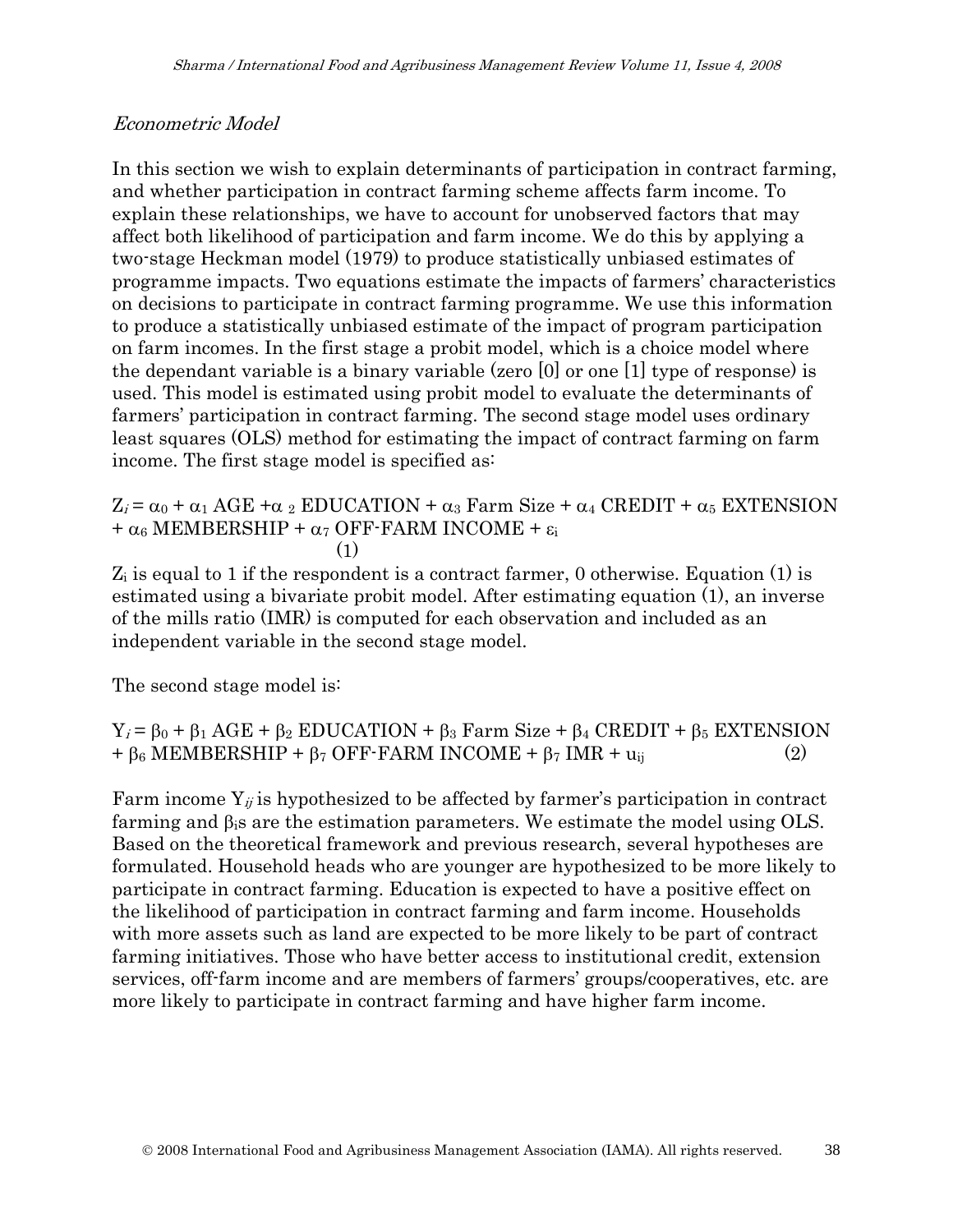## **Results and Discussion**

The following discussion is focused on identifying and comparing factors that can be used to explain differences in participation in contract farming. Results for participants of contract farming are compared with non-participant farmers.

#### Socio-economic Characteristics of Sample Households

Table 1 shows demographic and socio-economic characteristics of sample households. Almost all households in the sample were male-headed with an average family size of six members per household under contract farming and nine members in the case of non-contract households. Contract farming farmers were more educated, had larger farm size, and were young compared to non-participants. Crop farming is a main occupation for almost all contract and non-contract farmers. Dairy farming is a subsidiary occupation for more than 80 per cent of households.

The average size of operational holdings was higher (10.3 hectares) in the case of contract farmers than non-contract farmers (4.8 hectares). Tenancy is allowed in the state, therefore, leasing of land is quite common. The average area under lease is higher in case of the contract farmers than non-contract farmers. Area under lease has increased from 2.3 hectares in 2002 to 4.3 hectares in 2007 in the case of contract farmers; while the corresponding figures for non-contract farmers are 1.4 and 2.2 hectares. Largely medium and large farmers lease-in land to increase their operational holding to enter into contract farming, since most companies prefer large landholdings. Fixed rent and payment in cash are dominant practices. The average cropping intensity is marginally higher in the case of contract farmers than non-contract farmers.

#### Cropping Pattern

Farmers grow a variety of crops in the study area but rice (basmati and nonbasmati) is the main crop occupying 41 per cent of the gross cropped area during summer and wheat (34.9%) in winter, accounting for over three-quarters of the cropped area. Area under basmati rice has increased between 2002 and 2007, whereas, area under non-basmati rice has declined during the same period. The cropping pattern of non-contract farms is also dominated by rice (36 per cent) in summer and wheat (42 per cent) in winter season. It is interesting to note that area under basmati rice is significantly higher (23 per cent) in the case of contract framers than non-contract farmers (8%). In contrast, area under non-basmati rice is higher (28%) in non-contract farmers compared to contract farmers. It is evident that there is shift in area from water-intensive non-basmati rice to less water intensive basmati rice by both contract and non-contract farmers. However, this shift is more pronounced in the case of contract farmers than non-contract framers.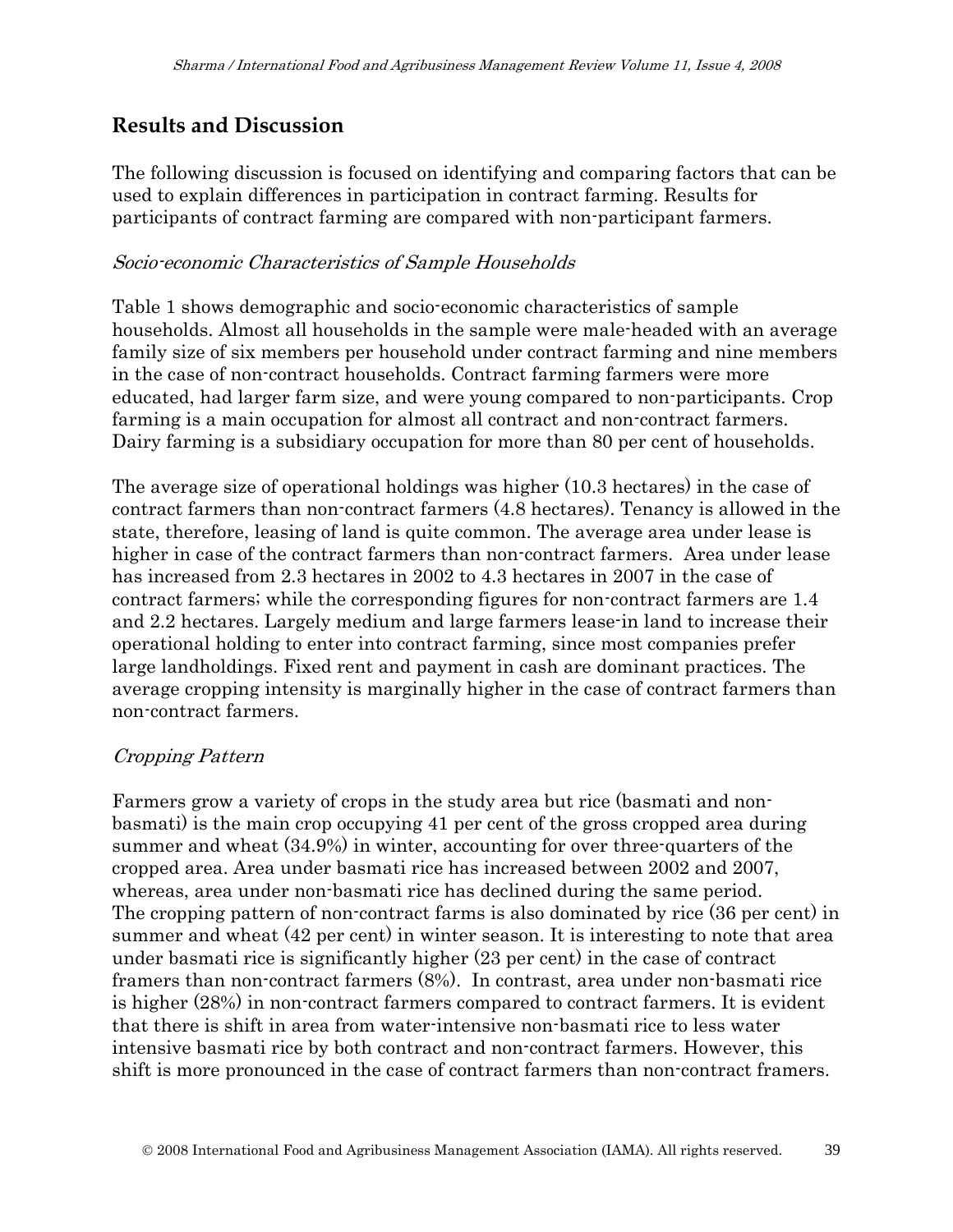These results clearly show the impact of government efforts to shift area from water-intensive non-basmati rice to less water intensive basmati.

|                                        | <b>Contract farmers</b> | Non-Contract farmers |
|----------------------------------------|-------------------------|----------------------|
| Age of household head (Years)          | 38                      | 43                   |
|                                        | (8.10)                  | (9.23)               |
| Education (Years of schooling)         | 10                      | 7                    |
|                                        | (2.86)                  | (3.85)               |
| <b>Family Size</b>                     | 6                       | 9                    |
|                                        | (1.24)                  | (0.99)               |
| Main occupation                        |                         |                      |
| Agriculture                            | 94                      | 100                  |
| Subsidiary                             |                         |                      |
| Dairy                                  | 80                      | 87                   |
| Others                                 | 20                      | 13                   |
| Farm size (ha)                         | 10.3                    | 4.8                  |
|                                        | (8.40)                  | (3.38)               |
| Leased-in-land (ha)                    | 4.3                     | 2.2                  |
|                                        | (3.82)                  | (3.79)               |
| Area under rice $+$ wheat $%$ to total | 76                      | 78                   |
| cropped area)                          | (11.32)                 | (14.36)              |

| <b>Table 1.</b> Socio-economic Characteristics of Contract and Non-contract Farmers |  |  |
|-------------------------------------------------------------------------------------|--|--|
|-------------------------------------------------------------------------------------|--|--|

Figures in parentheses show standard deviations

### Impacts of Contract Farming on Crop Productivity

Contract farming has been used to promote new high-value crops, which are more input intensive, risky, and market dependent for profitability, to lower costs either by yield improvement or cutting input costs through better quality inputs and services, and to raise returns by value addition to primary produce. In order to examine impact of contract farming on yields, we compared productivity levels of major crops such as rice (basmati and non-basmati) and wheat between 2002 and 2007 on contract farms as well as between contract and non-contract households in 2007.

Per hectare productivity of basmati rice under contract farming showed an increase of about 19 per cent (3.8 tonnes in 2007 against 3.2 tonnes in 2002), followed by non-basmati rice (10 per cent increase). Wheat productivity declined from 4.5 tonnes per ha in 2002 to 4.2 tonnes in 2007, which is consistent with state level productivity trends (Figure 10). Because of improvement in crop productivity, area under basmati increased over the years.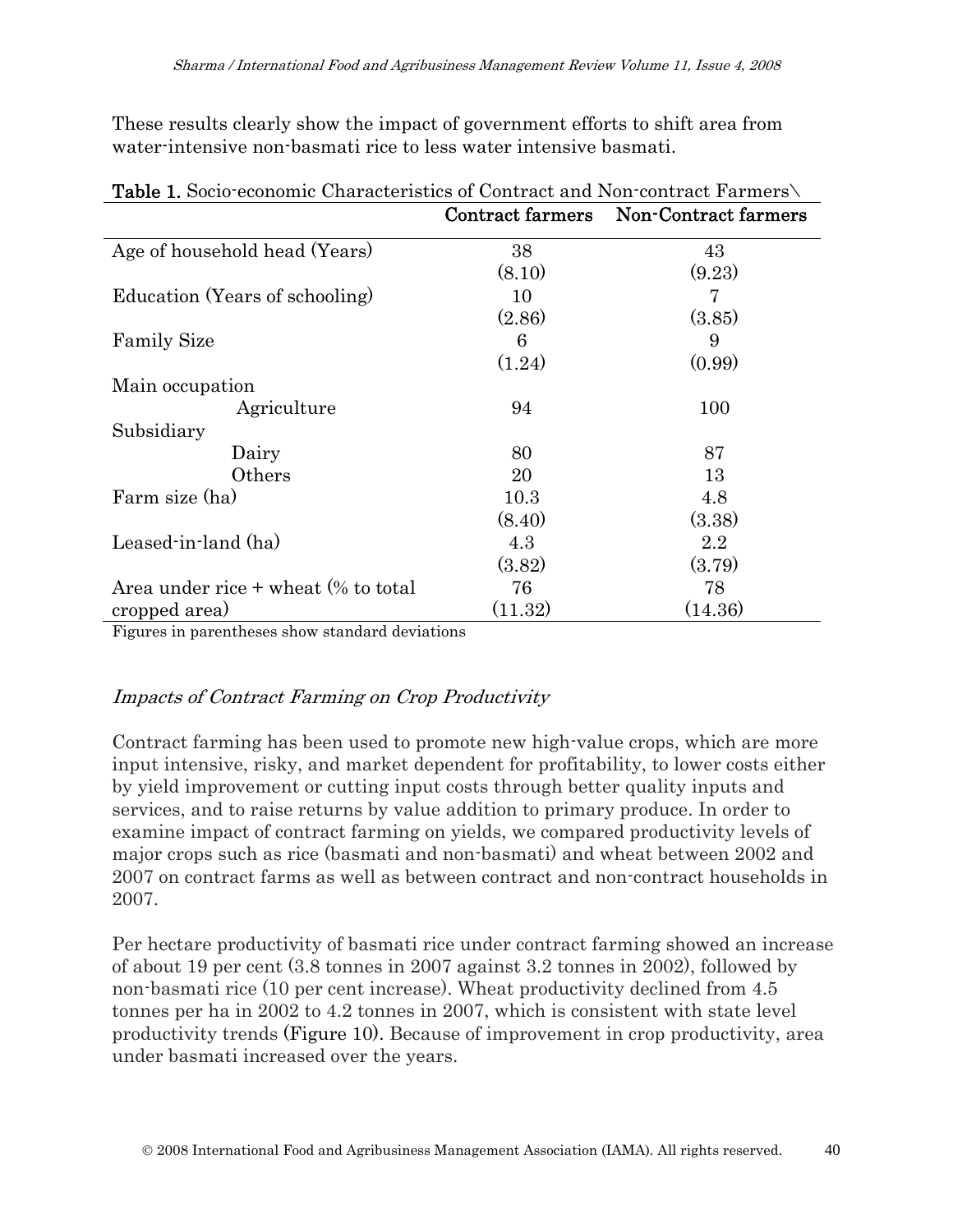A comparison of productivity levels between contract and non-contract farmers shows that the average yield of rice (basmati and non-basmati) is higher in the case of contract farmers (Figure 11). Basmati rice yield is about 23 per cent higher in the case of contract farmers than non-contract farmers. Important reasons for higher yield include better quality seeds, appropriate crop management practices introduced by sponsors, and close monitoring of the crop at all stages. The average cost of production is higher on contract farms than non-contract farms but increased costs are compensated by higher yields. Net income per hectare is higher on contract farms than non-contract farms (Sharma, 2007).



Figure 10. Trends in per hectare Productivity of Rice and Wheat on Contract Farms

## Perceived Benefits of and Constraints in Contract Farming

Selected households were asked to list reasons for adopting contract farming and the results are presented in Table 2. Although producers participate in contract farming for many reasons, access to assured market was the most opted reason with 76 per cent respondents. Assured price was another reason for adopting contract farming in the case of about two-thirds of the respondents. This shows that farmers prefer assured market to assured price. Some companies offer a floor/minimum price in the agreement and final price is decided based on market conditions, while in some cases companies announce a pre-decided price. However, under both conditions, farmer is free to sell in the market if market price is higher than sponsor price. Some estimates indicate that more than half of farmers honour the agreement and sell to the company. Other reasons for contract farming include higher returns compared with competing crops, less water requirement of basmati rice, inspiration from fellow farmers who had adopted contract farming, and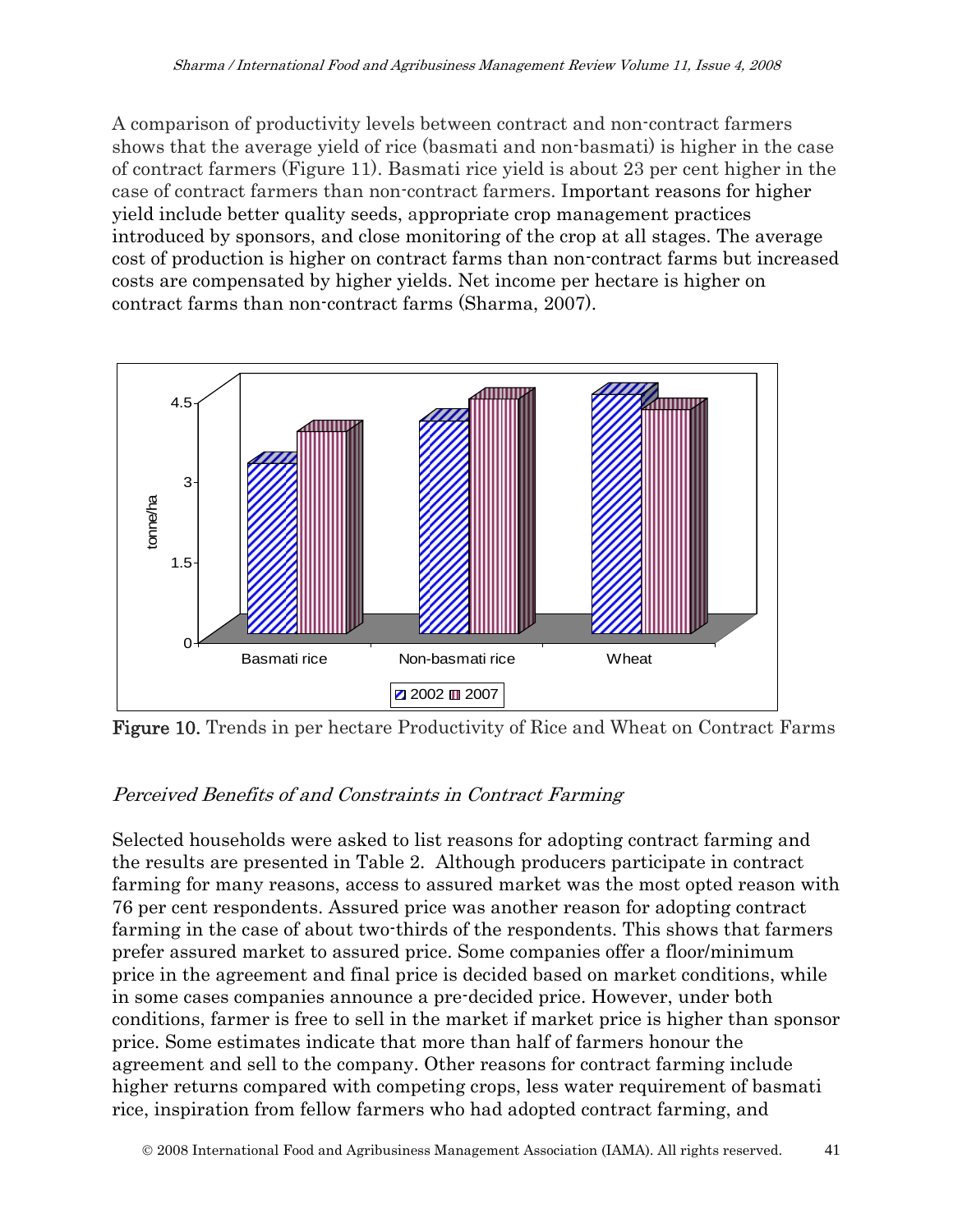personal relations with the company. Access to better seed and extension services are also reasons for participation in contract farming.



Figure 11. Productivity of Rice and Wheat on Contract and Non-Contract Farms

It is also important to understand the downside to contract farming. Some farmers have discontinued contract farming or changed the company. Majority of farmers identified stringent quality control provisions by the company to be the most problematic since they were accustomed to quality checks by private traders and/or Food Corporation of India (government parastatal), whose quality standards were not very stringent. Most companies engaged in contract farming are exportoriented, therefore, emphasize on quality. The rejection rate was quite high in some cases and that was one of the reasons for discontinuing contract farming. Some companies paid a marginally lower price than market price because they provided better extension services, seeds, and other inputs, which improved farm productivity, thereby enabling the farmer get higher net income. However, the farmers could not appreciate the increase in net income owing to better quality seeds, and better extension services; they were driven more by price and discontinued contract farming. Some farmers reported other reasons such as distance of sales/delivery point from farm and delay in payments for discontinuing contract farming. However, failure to meet quality standards turned out to be the most important reason for discontinuing contract farming. Therefore, farmers should be trained to improve agricultural practices to improve standards and thus, meet buyers' expectations.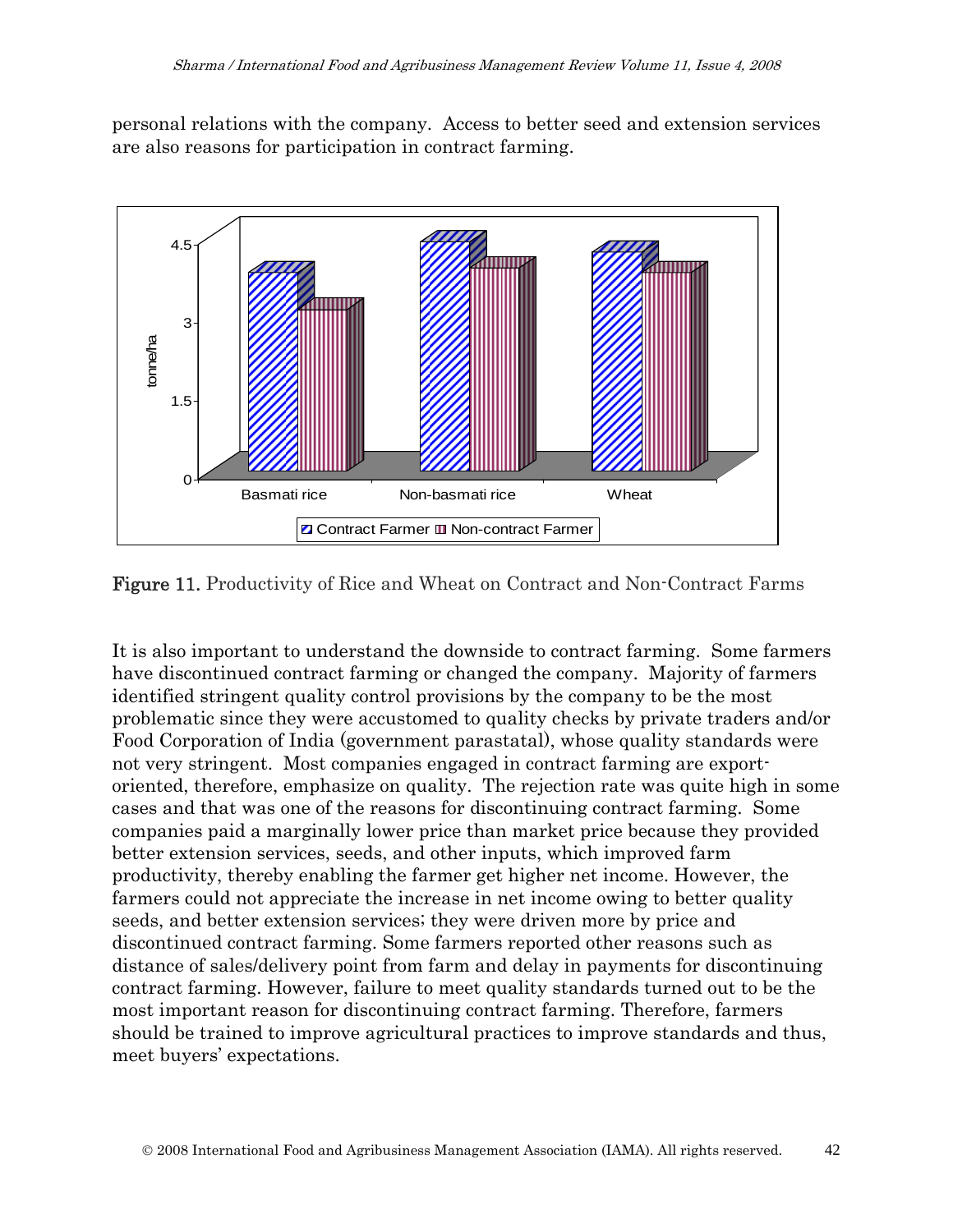Non-contracting farmers cited small size of holding to be the major constraint to enter into contract farming because companies prefer large farmers. In some cases market prices were marginally higher or at par with contract prices, so farmers did not find it beneficial to enter into contract farming. Public good nature of extension services/knowledge was also mentioned as one of the reasons for not adopting contract farming. Other reasons were reluctance on the part of farmers to share information about land with private companies, uncertainty about company policies and lack of provision of credit by agribusiness companies.

| <b>Table 2.</b> Perceived Benefits of Contract Farming as Reported by Respondents |             |  |  |  |
|-----------------------------------------------------------------------------------|-------------|--|--|--|
| Reasons                                                                           | Percent of  |  |  |  |
|                                                                                   | respondents |  |  |  |
| Access to assured market                                                          | 76          |  |  |  |
| Assured price                                                                     | 67          |  |  |  |
| Access to better seed                                                             | 50          |  |  |  |
| Access to better extension services                                               | 42          |  |  |  |
| Less water requirement                                                            | 26          |  |  |  |
| Higher returns than competing crops                                               | 18          |  |  |  |
| Inspired by other contract farmers                                                | 15          |  |  |  |
| Less incidence of crop diseases                                                   | 10          |  |  |  |
| Personal relations                                                                | 8           |  |  |  |

| Kagaana | Parcant of |
|---------|------------|

Factors influencing Farmers' Participation in Contract Farming: Probit Analysis

The results of probit analysis were obtained to examine the probability of participation in contract farming and provide the inverse mill's ratio for the second stage analysis (Table 3). As hypothesized, farm size, human capital, and credit constraints were related to the likelihood of being a participant in contract farming. The positive and significant coefficient of farm size indicates positive influence on participation in contract farming. Small farmers are highly risk averse because of limited holdings, moreover, firms are also not interested in having contracts with small farmers because of high transaction costs. The positively significant coefficient of credit implies that availability of institutional credit encourages farmers to participate in contract farming as they are less dependent on informal sources, mainly money lenders, for credit requirements. Small farmers are forced to sell their produce to traders who finance credit requirements. Age and age squared were tried to measure a possible curvilinear effect on participation in contract farming but did not change the results so age variable was included in the final analysis. The coefficient of age was negatively significant, which implies that older the farmers, lesser the probability of participation in contract farming. It means that risk aversion increases with increase in age and experience.

The coefficient of years of schooling was positively significant, which implies that participation in contract farming goes up with increase in years of schooling. The coefficient of education was expected to decrease risk aversion behaviour and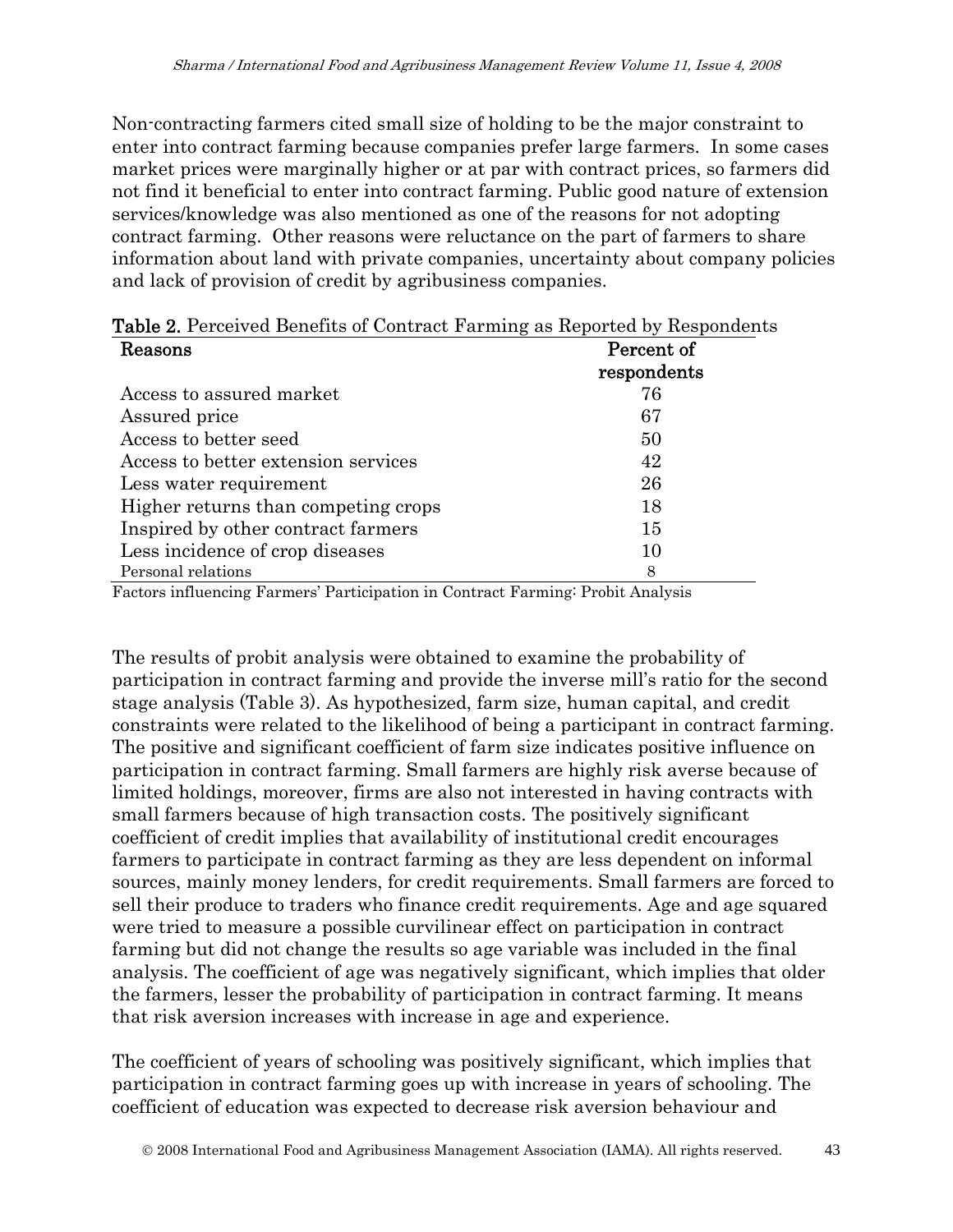increase participation in contract farming. The coefficient of off-farm income was found positively significant, which implies that it widens the possibility of participation in new models/innovations by mitigating the shortage of capital. Households without off-farm income are likely to be highly risk averse. The coefficient of extension service by public agencies was found to be non-significant, which implies that public extension system is not very effective. Membership in farmers' group/association /cooperatives significantly determines participation in contract farming. Membership is positively related to participation; if a farmer is a member of farmers' group/association/cooperatives, he/she is likely to participate in contract farming. It is also known that collective action enables small farmers to attain better bargaining power, economies of scale and reduce transaction costs.

|                                                         | Parameter estimates       |                |                        |                |
|---------------------------------------------------------|---------------------------|----------------|------------------------|----------------|
| <b>Explanatory variables</b>                            | 1st Stage: Participation® |                | 2nd Stage: Farm Income |                |
|                                                         | Coefficient               | Std. Error     | Coefficient            | Std. Error     |
| Constant                                                | 0.0759                    | 0.8531         | 7234.96                | 1456.65        |
| Age of the farmer (years)                               | $-0.0512***$              | 0.0198         | 11.21                  | 33.98          |
| Education of the farmer (years of<br>schooling)         | $0.1273**$                | 0.0562         | 427.35***              | 89.15          |
| Farm Size (ha)                                          | $0.0743*$                 | 0.0452         | 35.08                  | 46.43          |
| Access to institutional credit $(1 =$<br>yes; $0 = No$  | $0.5412*$                 | 0.3075         | 1653.45**              | 646.95         |
| Access to extension services $(1 =$<br>yes; $0 = No$ )  | 0.1036                    | 0.0519         | 1147.91*               | 695.98         |
| Membership to an organization (1)<br>$=$ yes; $0 =$ No) | $0.8090***$               | 0.3048         | $-563.30$              | 603.52         |
| Source of off-farm income $(1 = yes)$<br>$0 = No$       | $0.7708*$                 | 0.4086         | 501.35                 | 620.92         |
| Lambda (Inverse Mills Ratio)                            |                           |                | 109.67**               | 41.59          |
| Number of observations                                  | 127                       |                |                        |                |
| Chi <sup>2</sup>                                        | 55.20                     |                |                        |                |
| Probability $>$ Chi <sup>2</sup>                        | 0.0000                    |                |                        |                |
| F(8, 118)                                               |                           |                | 8.85                   |                |
| Probability $> F$                                       |                           |                | 0.0000                 |                |
| Log pseudo-likelihood                                   | $-51.52$                  |                |                        |                |
| $\mathbf{R}^2$                                          | $\blacksquare$            | $\blacksquare$ | 0.38                   | $\blacksquare$ |

Table 3. Probit Estimation of Factors affecting Participation in Contract Farming and Farm Income

@ Probit equation for participation in contract farming, 1 if participant, 0 otherwise

\*\*\* Significant at 1 per cent level; \*\* significant at 5 per cent level; \* significant at 10 per cent level of significance.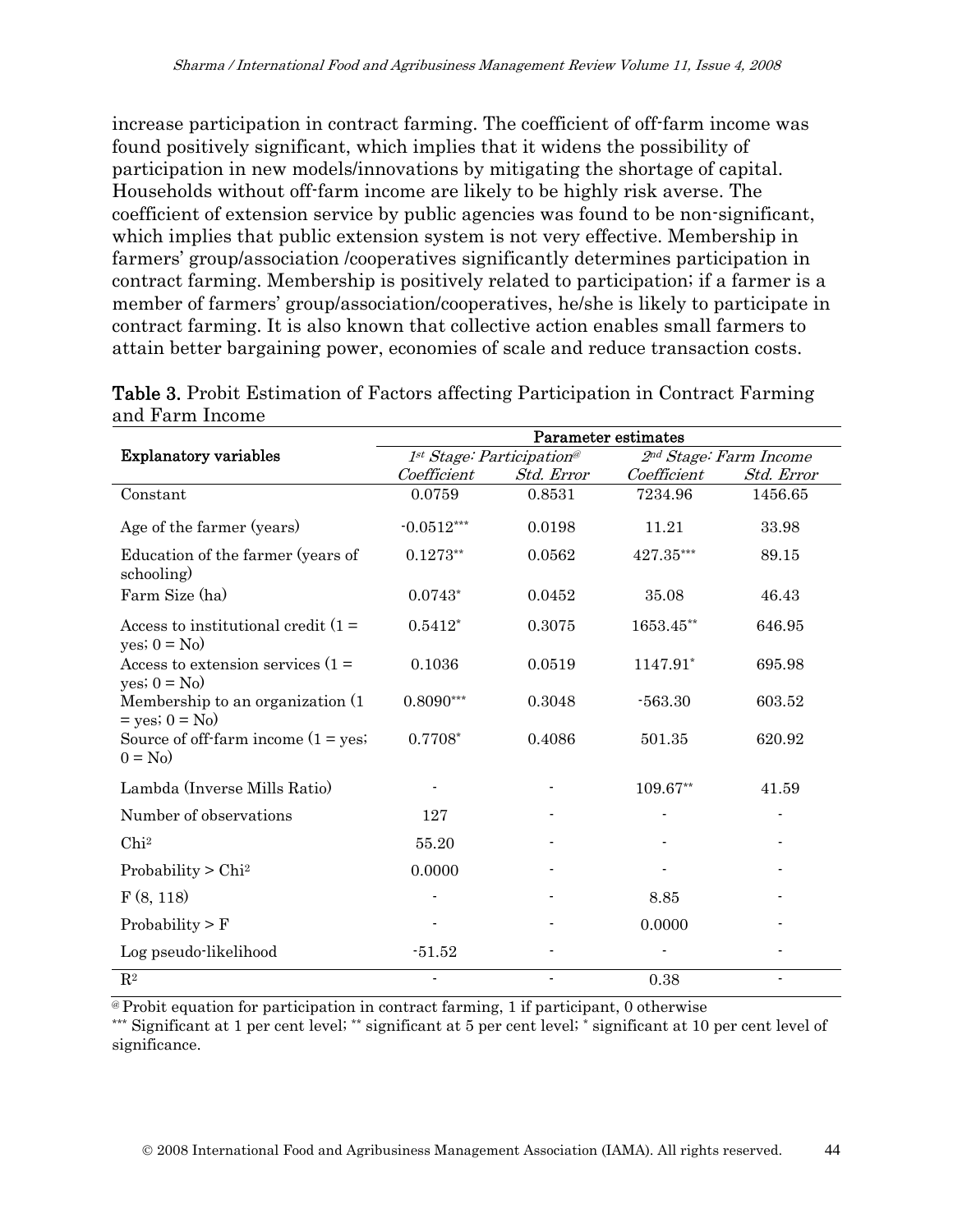#### Impact of Participation in Contract Farming on Farm Income

Table 3 also provides second-stage impact results using gross farm income as the dependent variable. Ideally, our dependent variable should be net income. Unfortunately, accurate data on the value of some of inputs are difficult to obtain. This is particularly true for inputs for which markets are not well developed. Therefore, we have use gross income per hectare per household as the dependent variable in the second stage of regression.

The second stage is corrected for sample selection bias. The inverse mill's ratio, lambda, corrects the error terms in the impact equations to achieve consistent and unbiased estimates. Lambda is the expected value of the residuals that are truncated at the second stage OLS. The coefficient estimates in the second stage are used to determine whether and how household characteristics, farm size, and other factors affect farm income.

The second stage results support two conclusions. First, the Heckman selection model used in this study is systematically related to the variables, showing a statistically significant coefficient. Second, many of the variables are statistically significant with coefficient signs consistent with expectations. However, the factors that are statistically significant are not the same as those in the first stage suggesting that there are differences in the determinants of being contract farmers and farm income.

The results indicate that education has a statistically significant and positive impact on farm income, which supports our hypothesis. Contract farming firms demand minimum quality standards from producers while traditional channels are not so strict about quality issues. Educated producers are more capable of meeting these standards. Farmers with better access to institutional credit and better extension services are likely to have higher income.

## **Concluding Observations**

Agriculture is and will remain the mainstay for a large part of the rural population in India in the coming years. Promoting more rapid and broad-based agricultural growth, particularly achieving 4 per cent agricultural growth not only in the eleventh plan but for medium to longer term, will be extremely important not only for achieving higher economic growth but also for alleviating poverty in rural areas. Most farmers are small and marginal, who have poor linkages with markets and who have low risk-bearing capacity restricting their participation in fast changing dynamic markets. Corporate agriculture, especially through contract farming, is being promoted by central as well as state governments as a part of the strategy to solve some of these problems. Contract farming is expected to enable farmers to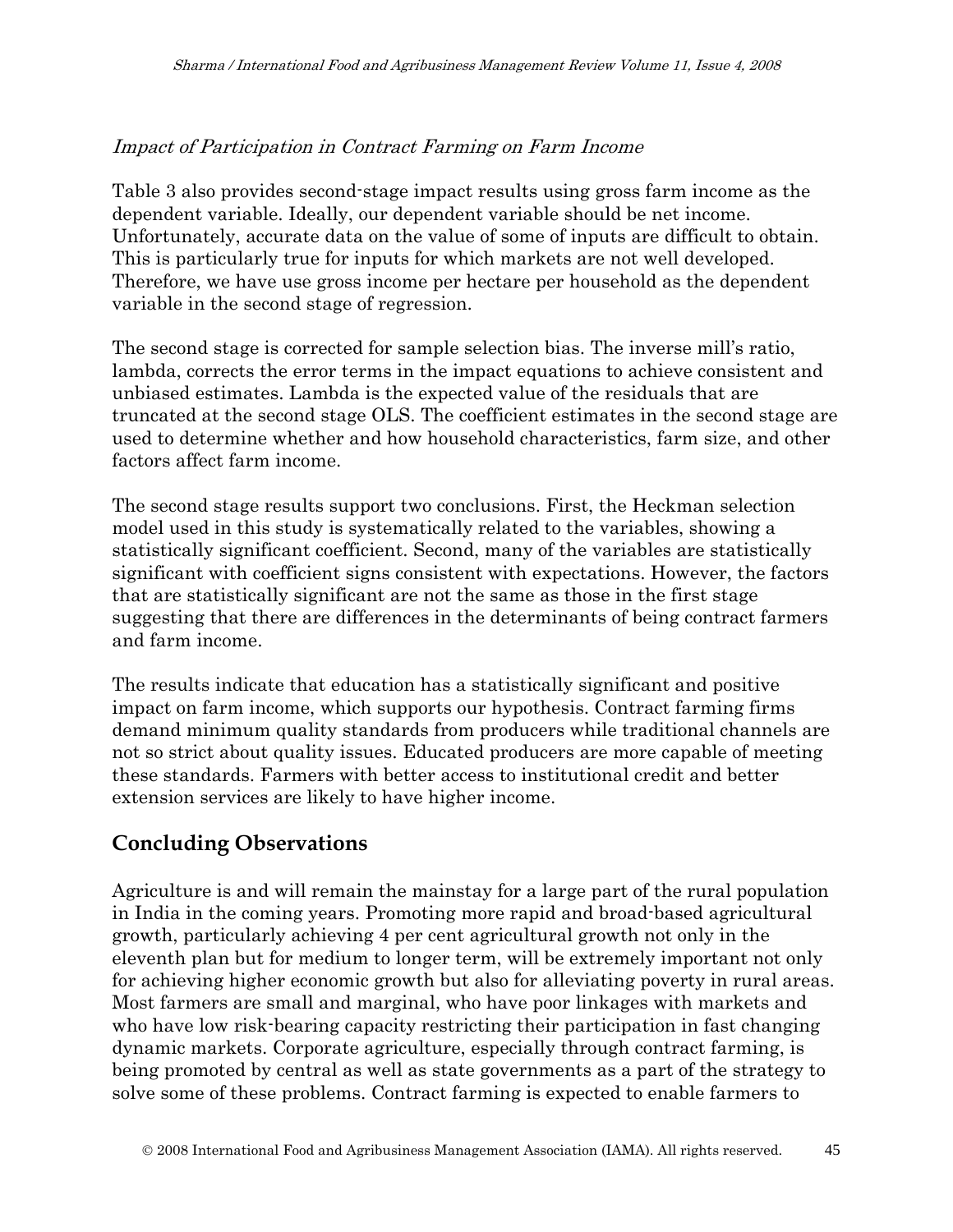access better quality inputs such as seeds, fertilizers, pesticides, extension services, and credit from the corporate sector. Contract farming has also potential to eliminate and/or reduce market and price risks, which farmers face. However, it all depends on the nature of contracts, legislation for regulation of contract farming, enforcement, dispute resolution mechanisms, role of government, etc.

The conclusions from this study have wider significance in connection with the question of how successful approaches to contract farming can be developed. First, there is a need to assist farmers to have better education, access to timely and quality inputs such as extension services, institutional credit, and better opportunities of off-farm income to improve financial status. The results have shown that membership to farmers' organization was positively related to the likelihood of being a contract farmer. Thus, there is a need to promote non-political farmers' organizations to improve smallholders' bargaining power as well as reduce transaction costs to agribusiness companies.

Second, it is important to provide an integrated set of services including credit and not just extension services and seed as is being done. In order to provide these inputs and services, partnership between public and private sector companies is needed. Collaboration between public and private sectors for providing extension services can take place easily. Government should initiate amendments in legal and regulatory frameworks in input and output markets, land market policies, etc. to promote private sector participation in agriculture.

Finally, small farmers will be able to participate in the changing markets effectively and establish links with new market chains (supermarkets, agribusiness companies, processors, exporters, etc.) only if they have access to better infrastructure, inputs and services, and are better organized. Policy makers can support farmers through provision of required infrastructure and technology, timely information, extension services, enabling policy environment, and promoting publicprivate partnership through providing incentives.

## **Acknowledgements**

The author wish to thank two anonymous reviewers and Managing Editor of the journal for their valuable comments.

The paper derives from the Regoverning Markets Programme to analyze growing concentration in the processing and retail sectors of national and regional agri-food systems and its impacts and implications for rural livelihoods and communities in middle and low income countries, which was coordinated by International Institute for Environment and Development (IIED), London. The author would like to thank IIED and other institutions/individuals who have helped during the study.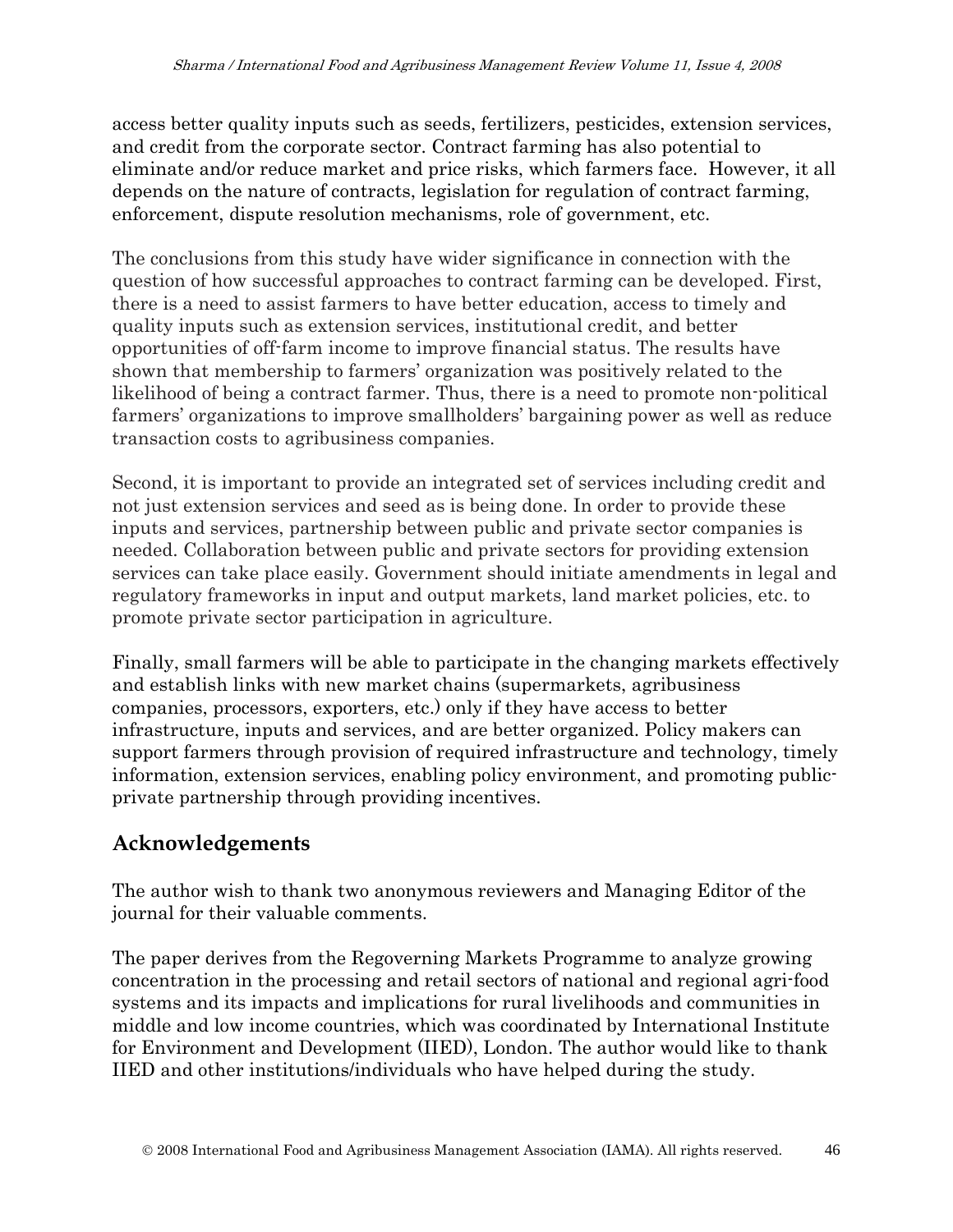## **References**

- CSO (2008), National Accounts Statistics, various issues, New Delhi: Central Statistical Organization, Ministry of Statistics and Programme Implementation, Government of India.
- Eaton, Charles and Andrew W. Shepherd (2001), Contract Framing: Partnerships for Growth, FAO Agricultural Services Bulletin 145, Rome: Food and Agricultural Organization (FAO) of the United Nations.
- FAI (2007), Fertilizer Statistics 2006-07, New Delhi: Fertilizer Association of India, New Delhi.
- Fan, Shenggan, Linxiu, Zhang and Xiaobo Zhang (2003), The Role of Public Investments, Research Report No.125. Washington, DC: International Food Policy Research Institute.
- Fan, Shenggen, Peter Hazell, and Sukhadeo Thorat (1999), Linkages between government spending, Growth and Poverty in Rural India, Research Report No.110. Washington, DC: International Food Policy Research Institute.
- Fan, Shenggen, Xiaobo Zhang, and Neetha Rao (2004), Public Expenditure, Growth and Poverty Reduction in Rural Uganda, Development Strategy and Governance Division Discussion Paper No.4. Washington, DC: International Food Policy Research Institute.
- GoI (2001), Indian Planning Experience A Statistical Profile, New Delhi: Planning Commission.
- GoI (2006), Towards Faster and More Inclusive Growth: An Approach to the 11th Five Year Plan (2007-2012), New Delhi: Planning Commission.
- GoI (2007), Agricultural Statistics at a Glance 2006, New Delhi: Directorate of Economics and Statistics, Ministry of Agriculture.
- GoI (2008), Economic Survey 2007-08 and back issues, New Delhi: Economic Division, Ministry of Finance.
- Heckman, J (1979), Sample Selection Bias as a Specification Error, Econometrica,  $47(1)$ , pp. 153-61.